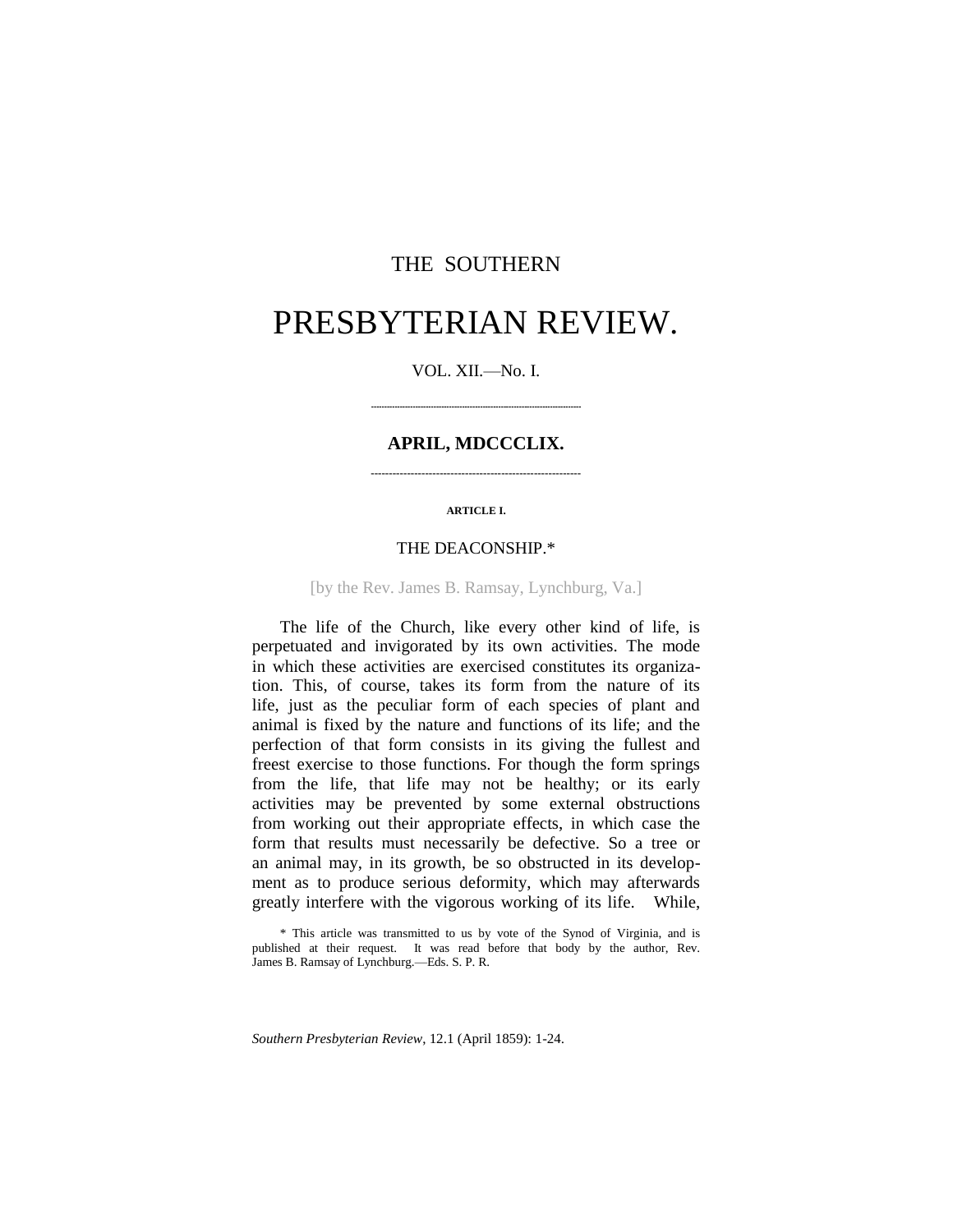therefore, the church's life does not depend upon her form does not result from it—but her form is the outgrowth of her life; yet that form has a vast influence upon her life, in proportion as it is an exact and unobstructed expression of it, and as it affords a more or less free and untrammelled exercise to all her proper functions. Now, the mode in which these activities were exercised when her life was fresh and vigorous, under the copious effusions of the Spirit in her primitive state, and under the inspired guidance of the Apostles, may certainly be believed to be the best adapted to give to that life increasing vigor, and to secure the fullest measure of success. Hence arise these three leading inquiries: What are the great perpetual functions of the Church of Christ ? What was their apostolic mode of exercise ? And how may the principles involved in these be applied to all the various exigencies of the church in the varying conditions of human society ? The answer to these decides all the great questions of church polity; and that, too, without implying that everything in her primitive organization is binding always and everywhere, and because it was then adopted as an iron frame work of specific and unyielding shape and dimensions. This view rather establishes those two great principles in regard to church order—definiteness of general form and official station, as necessary to secure to all her officers the authority of a Divine appointment; and yet flexibility of application, as necessary to her universal adaptation in the diversified forms of human society and stages of mental and moral development.

The great leading functions of the church may be regarded as four: the aggressive, the' teaching, the governing and the charitable. The first requires the evangelist or missionary; the second, the teacher or pastor; the third, the session or bench of presbyters; these three being but different classes of the one comprehensive office of presbyter or elder; and the fourth finds its appropriate organ in the deacon. In regard to the three former, the principles and the practice of the Presbyterian Church are settled and consistent; not so in regard to the last, which is very generally viewed as unimportant. The discussion of this, therefore, cannot be regarded as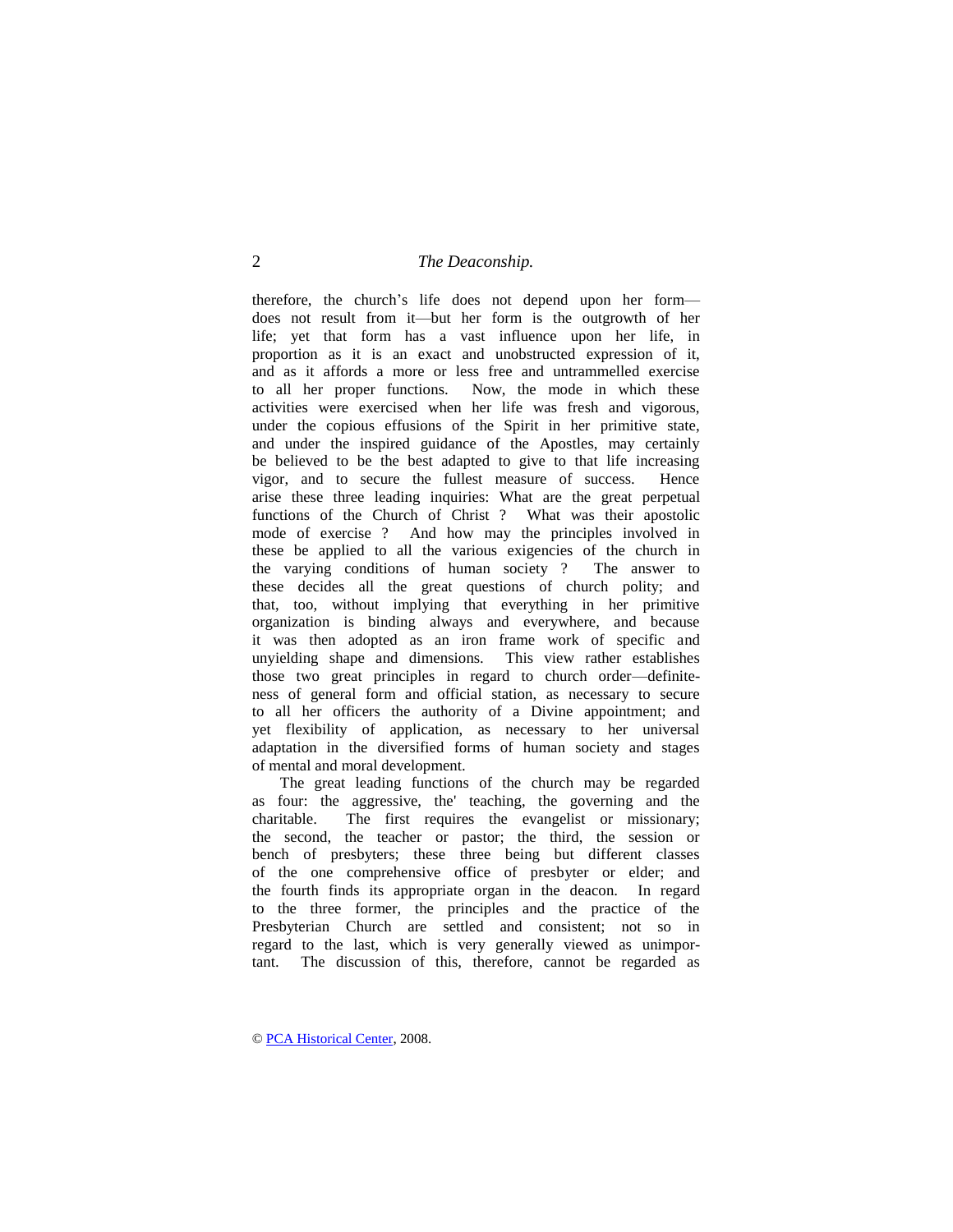uncalled for; let us attempt it under the guidance of the principles just stated.

The warrant, the nature, and the importance of this office, and the qualifications for it, will successively claim our attention, though they cannot be kept entirely distinct, our leading design being to establish its great importance.

I. Its WARRANT. This we find in Acts 6: 1-7, compared with Phil. 1: 1, and 1 Tim. 3: 8, &c. The passage in Acts has always been regarded by most as stating the origin of this office. The officers spoken of are not indeed called deacons here, but their functions are such as to identify them with the deacons of after times; and the word used in the original,  $(\delta \alpha \kappa \omega \epsilon \nu)$  to express their duties, bears the same relation to the word " deacon" (diakonoj), as the word " *to serve*" bears to " *servant*;" and though both these and other cognate forms are used to express every kind of service and servant, as in this passage we have " the ministry of the word"  $\delta$ ukovi $\alpha$  to  $\delta$ λόγου and "the daily ministration" (διακονία τη καθημερινη), they are yet in their literal and original application expressive of that service which one renders to another by waiting on him, and supplying his wants. The terms in which the office is here described, "daily ministration," or literally, *deacon work,* and " to serve tables," or preserving the original form, " *to deacon tables*" point out the word deacon as its proper designation.

That this word, though often applied in its generic sense to all the officers of the church, and even to Christ himself, was also used in a specific, technical sense as the designation of a particular officer in the primitive church, is universally granted. Paul addresses his Epistle to the Philippians " *to all the saints, with the bishops and deacons,*" and in his first Epistle to Timothy, he states at length the qualifications of a deacon—a fact clearly showing that this office, whatever it was, was designed to be general. Since, therefore, there was in the churches established by the Apostles an officer called a deacon; since the same word in its verbal form is here used to express the specific duties of the officers here chosen; since there is no other office to which this narrative can possibly apply; and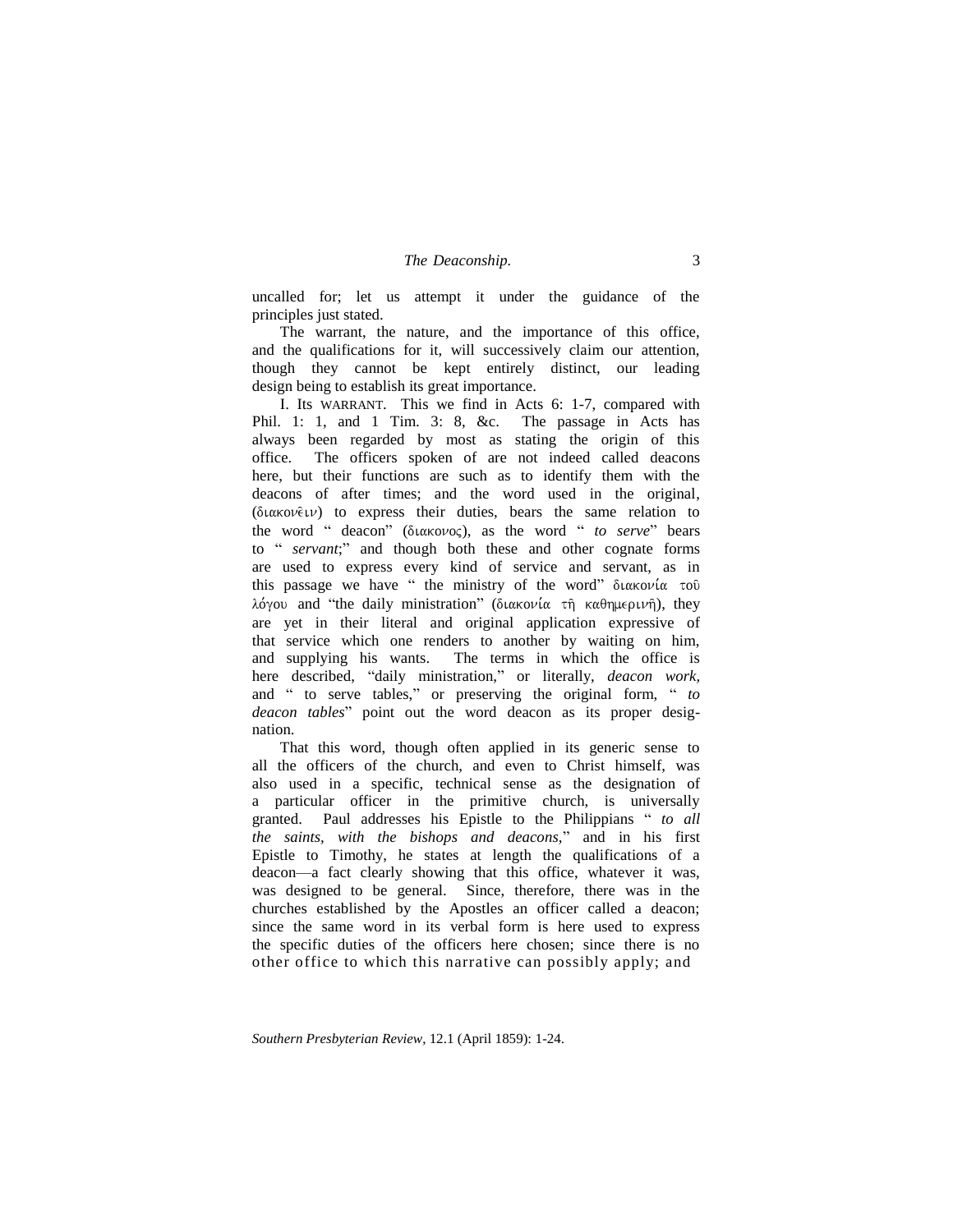since, too, if we have not here the origin of this office, we have it nowhere, we are safe in following the almost universal belief of the church, that we have here the institution of the permanent office of deacon. If this be granted, the nature and duties of the office can hardly admit of controversy.

It has, however, been said that the office of these Seven arose from a special exigency, which lasted no longer than that peculiar condition of things that characterized the primitive Church of Jerusalem; and hence the office itself passed away with the necessity that gave rise to it; and that the deacons mentioned in the Epistles were an entirely different class of officers, since their duties included, at least, the preaching of the Word. In proof of this last assertion, appeal is confidently made to the qualification required in a deacon by Paul, in 1 Tim. 3: 9, " *holding the mystery of the faith in a pure conscience* ;" and to the further declaration that good deacons "purchase to themselves a good degree, and great boldness in the faith which is in Christ Jesus." But these expressions, so far from proving that these deacons were to preach, are really not so strong as the brief language used by the Apostles, to describe the necessary qualifications of the seven: " *men full of the Holy Ghost and of wisdom.*" If this were necessary to fit these men to be almoners of the church, the qualification required by Paul, " *holding the mystery of the faith in a pure conscience*"—*i.e.,* holding the Gospel truth in sincerity, is equally necessary for the same purpose, and no more implies preaching than the former. And the other expression, that " *they purchase to themselves great boldness in the faith*" by a faithful discharge of their duties—a result that must always follow the faithful performance of all official duty—surely affords the least possible presumption that their duty was to preach the Word. These passages, then, give no ground to the opinion that the deacon of the Epistles differs from the office here instituted, but rather by the similarity of qualifications, tends to confirm the view that they are the same.

We feel warranted, therefore, in considering these Seven as holding essentially the same office as the deacons mentioned in the Epistles; and hence derive an argument at the very

<sup>©</sup> PCA Historical Center, 2008.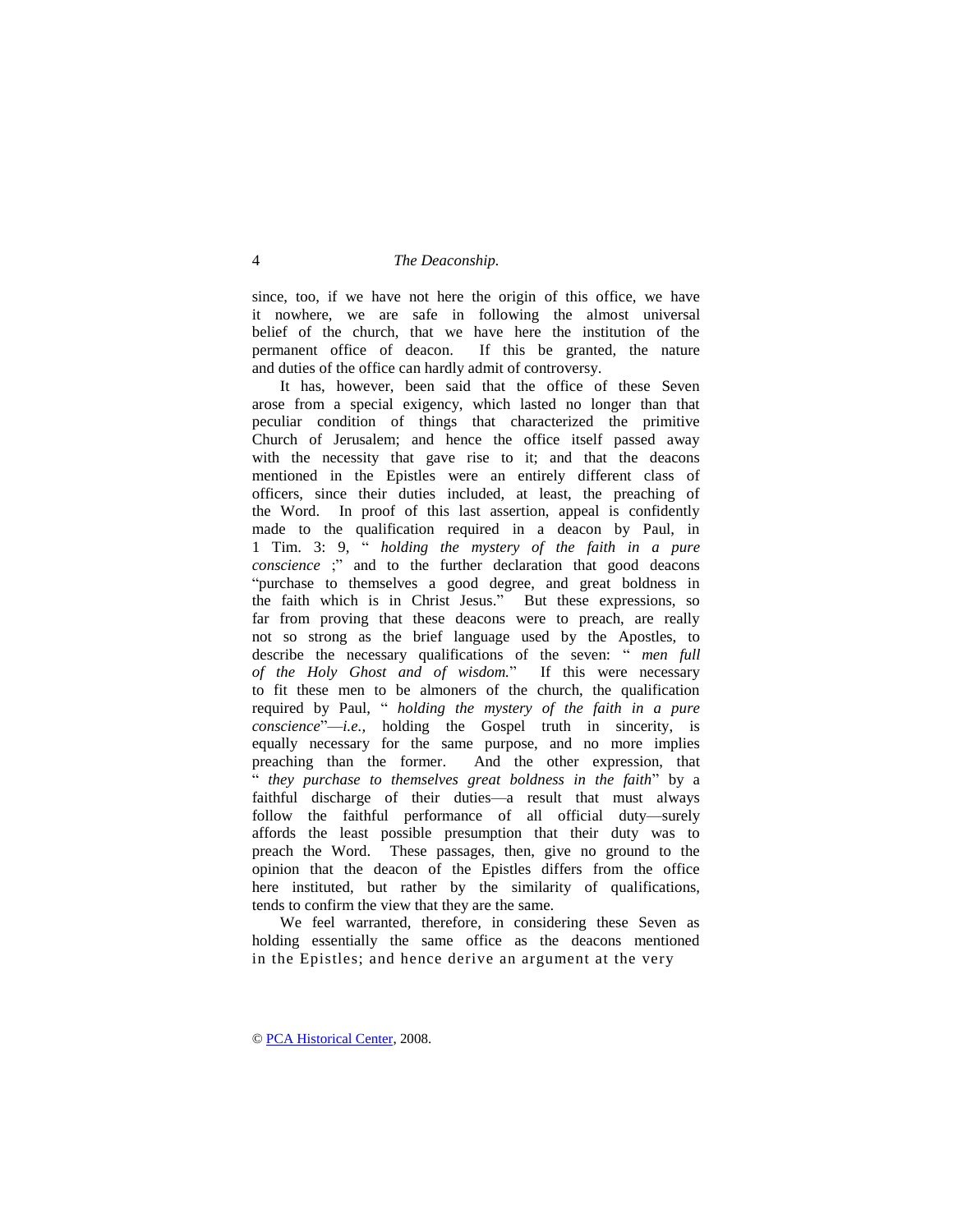outset for the perpetuity of the office here instituted. For it is evident that it was not the unique character and circumstances of the Church of Jerusalem that demanded the labor of such officers, but some exigencies in other churches also, the Church of Philippi certainly, and all those churches whose order Timothy was directed to arrange; and hence the conclusion is not very violent in nearly all churches and all ages. This conclusion as to the warrant for the office will be further established by considering its nature.

II. The NATURE of this office is manifest from the exigency which gave rise to it. That exigency was two-fold. That the charities of the church might be impartially dispensed to all her needy members, and that this important and laborious duty might not interfere with the higher and more spiritual ministry of the Apostles in supplying the wants of the soul.

So strong were the ties by which the members of the primitive church felt themselves bound together, that they regarded themselves as one family; and seeing the necessities of the poorer brethren, many even "*sold their possessions and goods,*" "*and brought the prices of the things that were sold, and laid them down at the Apostles' feet; and distribution was made unto every man according as he had need.*" This distribution was at first made under the direction of the Apostles themselves ; but, as the community increased, and the details could not be brought under their personal inspection, some who had claims upon the church's care seem to have been neglected. To correct this by such personal attention of the Apostles themselves as would have been required, would have absorbed a large portion of their time and energies, the whole of which were required for more important services. The election and appointment of these deacons, then, was intended to secure the proper and equitable ministration of these funds of the church, and at the same time to relieve the Apostles of all these secular cares, that they might devote themselves entirely to prayer and the ministry of the Word. This office, then, was that of almoners of the church's bounty. No language could more effectually exclude preaching the Word, as part of its duties, than that here used. " *Choose you out seven men whom*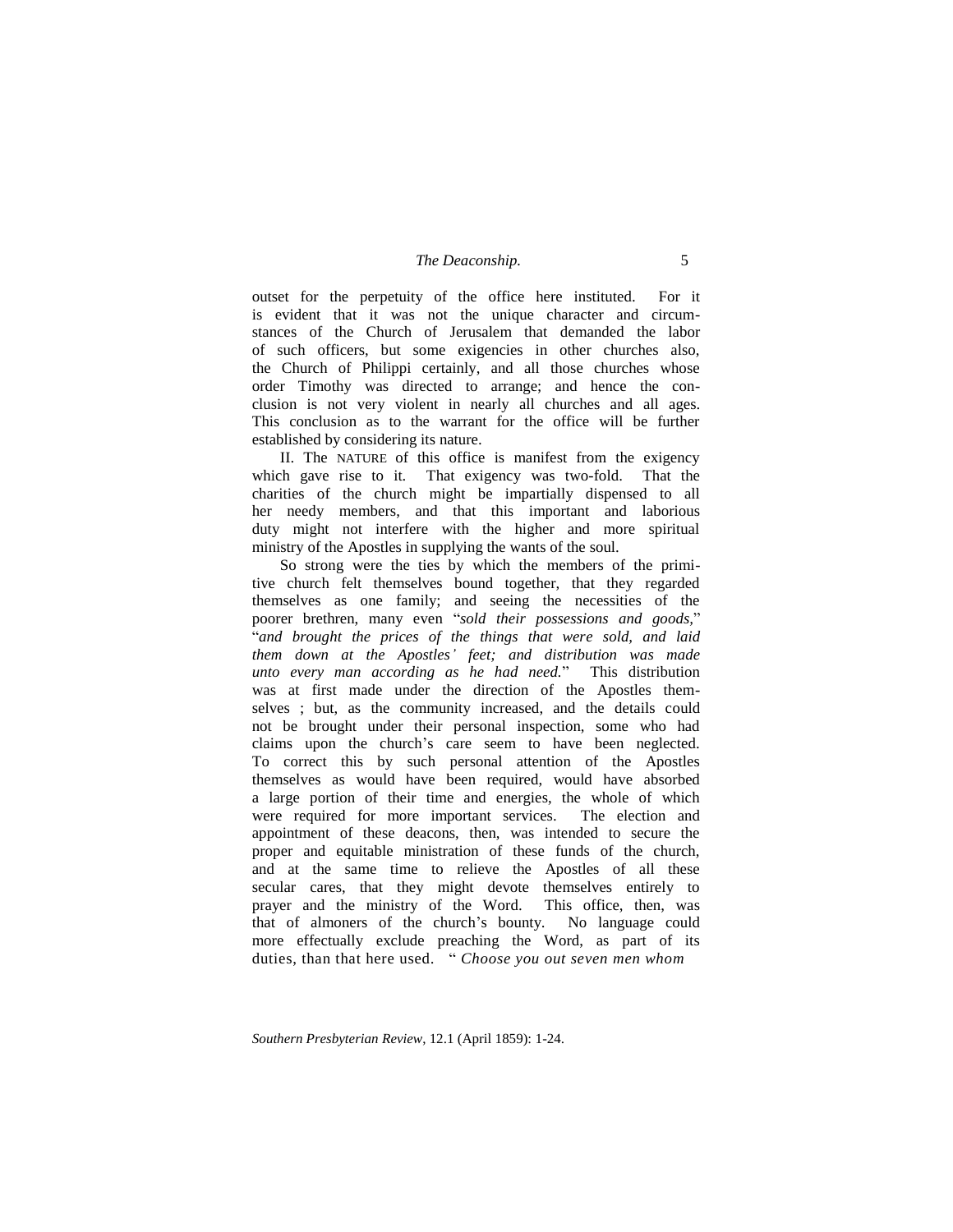*we may appoint over this business*—this *ministry of tables* these secular matters, and *we will give ourselves to the ministry of the Word.* Could two things be more fully distinguished than this distinguishes the office of deacon and the ministry of the Word ? It is but trifling to say, in opposition to this express designation of the design of the office, that Philip and Stephen both preached, and that, therefore, preaching was a part of their duties as deacons. As regards Stephen, he did not officially preach—he boldly defended the truth in argument with Pharisaic gainsayers; and when personally attacked he eloquently and powerfully defended himself, and the Gospel attacked in him, just what every private Christian of like abilities and zeal will always do. Philip indeed afterwards preached; but Philip held another office, being expressly called in another place " *the Evangelist*" the distinctive duty of which was preaching.

It is equally clear that deacons have nothing to do in the government of the church. In this narrative of their appointment, nothing of government is committed to them; and wherever mentioned, they are always distinguished from the bishops, elders or presbyters, which are but other names for the rulers. They were, therefore, the organs neither of the teaching nor ruling, but simply and only of the charitable functions of the church.

 Because, however, it was the neglect of certain poor widows that produced the complaint that led to their appointment, it does not follow that they had nothing to do but to supply the wants of the widows, and others in similar suffering and depressed condition. The phrase here used to express their duties, "*serving tables*"—however men may differ as to the mode of its explanation, as to whether "tables" means "*money tables*" or "dining tables,"—is evidently used as a familiar and almost proverbial expression for attending to and supplying mere temporal wants. No one supposes that these Seven were actually to wait on tables, or to purchase provisions for the poor, but to see that provision was made for their temporal wants from the common fund. It was, in the language of the inspired writer, "to make distribution" from that common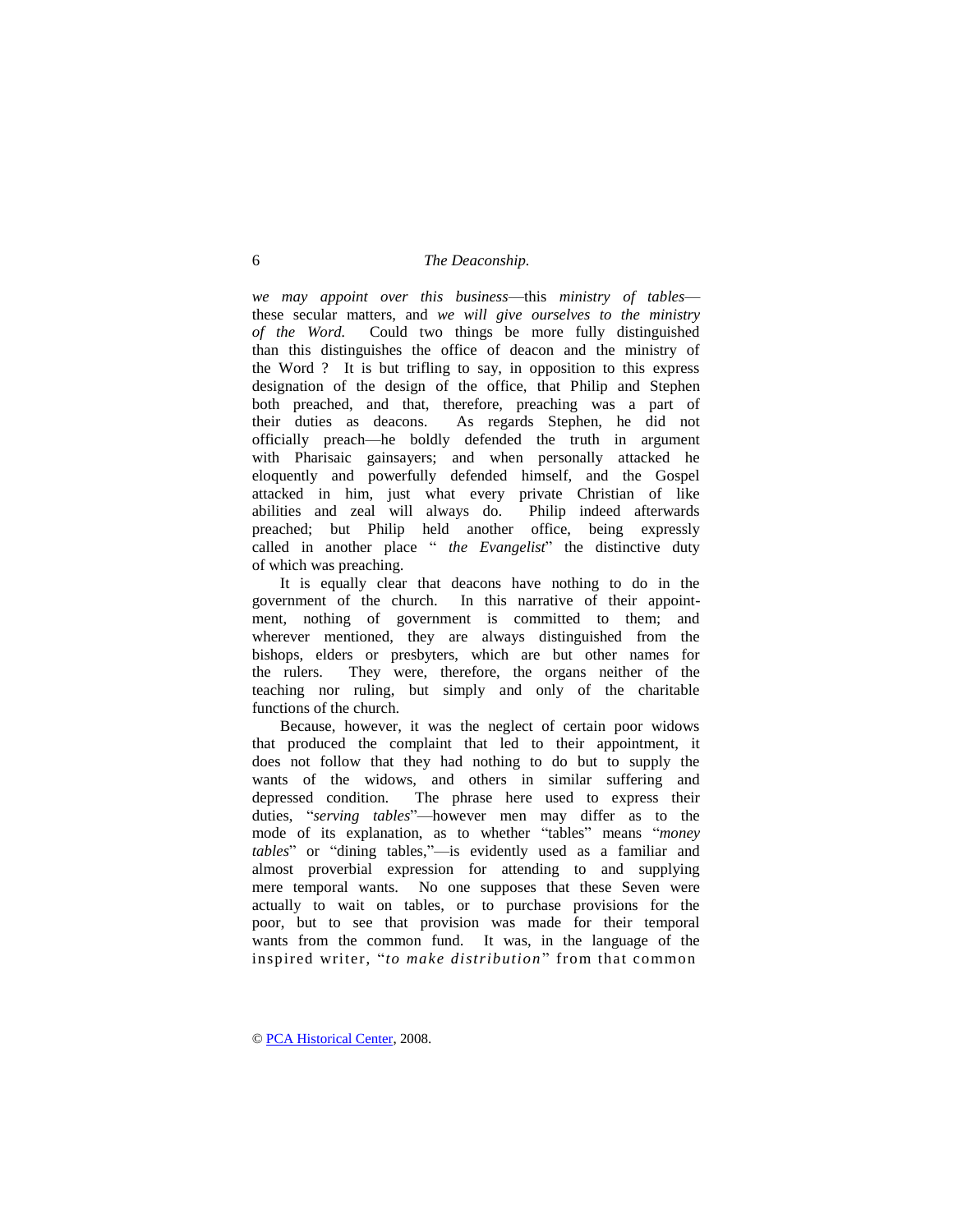fund provided by the love and liberality of the church, " *to every man as he had need.*" Now, there were others dependent on this common fund besides these helpless widows and their families; there were those engaged wholly in the service of the church, attending to her spiritual interests and government, the Apostles themselves, and doubtless many of the elders; for in such times, and in a community of nearly 10,000, to which the young church had already grown, others must have been associated with the Apostles in this work, and must have been supported from this same fund. They had no other support. The business, then, of serving tables, implies that they were the treasurers of the church's funds for all the purposes for which she needed funds. If these funds were contributed that the temporal wants of every member might be supplied as he had need; and if the poor widow, in this distribution might not be neglected, surely the poor Apostle and Teacher, whose services to the church precluded them from other means of support, came equally within the provision of the church's bounty.

Still further. The reason given for the appointment of this class of officers, that there might be an entire separation of these secular duties, from the duty of spiritual ministrations, implies not only that there was an incompatibility between these two things, such as rendered their separation expedient, but seems also to involve this further principle, that if there were any other pecuniary matters or temporal affairs requiring attention in order to the prosperity of the church, these would be the natural and proper officers to whom these things should be entrusted. Since these officers were appointed to attend to certain duties, because they were of a secular nature, it seems to follow that whatever other secular matters required attention, would with propriety be committed to them—the distinctive character of their office being to attend to such matters, that others might be left without distraction to attend to the spiritual interests of the body, and that so, no interest might be neglected, no want unsupplied.

Such was the nature of this office, as deduced from this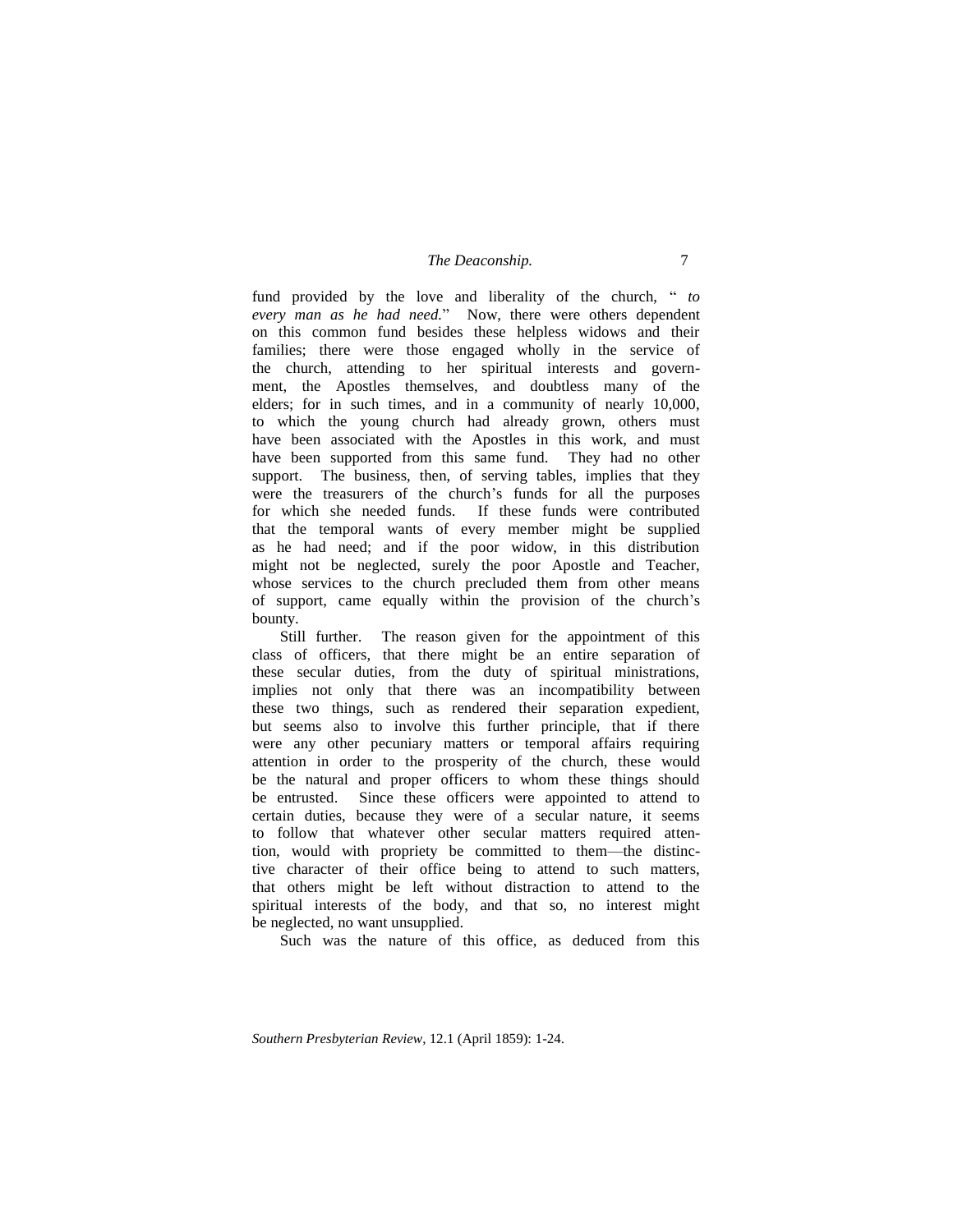record of its institution; and such precisely is the nature of this office, as taught in the constitution of the Presbyterian Church. The Scriptures clearly point out deacons as distinct officers in the church, whose business it is to take care of the poor, and to distribute among them the collections which may be raised for their use. To them also may be properly committed the management of the temporal affairs of the church. (Form of Government, ch. VI.)

But though these are styled in our constitution (Form of Gov., ch. III), " ordinary and perpetual officers in the church," equally with ministers and ruling elders, yet, in point of fact, they are considered as *extraordinary,* the necessity for them being regarded as only occasional, or in comparatively few churches where there are a great many poor. Now, we will not say that every church, in all circumstances, is bound to have deacons, for we do not believe it. No church is bound to elect men to an office, however important it may be, unless her Lord has given her men of suitable qualifications, and this is the case in very many of our smaller churches. A sufficient number of individuals cannot be obtained to fill the separate offices of elder and deacon; and in such cases it becomes necessary to have the duties of both offices discharged by the same individuals. Still, we think the language both of Scripture and our constitution implies a degree of importance belonging to this office, such as, in the general practice of our church, has not been attached to it. All the previous considerations in regard to the warrant and nature of the office have been designed to bear more or less directly upon this further point, its IMPORTANCE AND NECESSITY.

III. This may be briefly expressed in the following proposition : That the vigorous exercise of the charitable functions of the church is necessary to the fullest development of her spiritual life and power, and that deacons are the divinely appointed organs of these functions. The term " *charitable*" we use here not exactly in its popular, restricted sense, as merely implying duties to the poor, but as including her duty to all who have claims upon her for temporal care, whether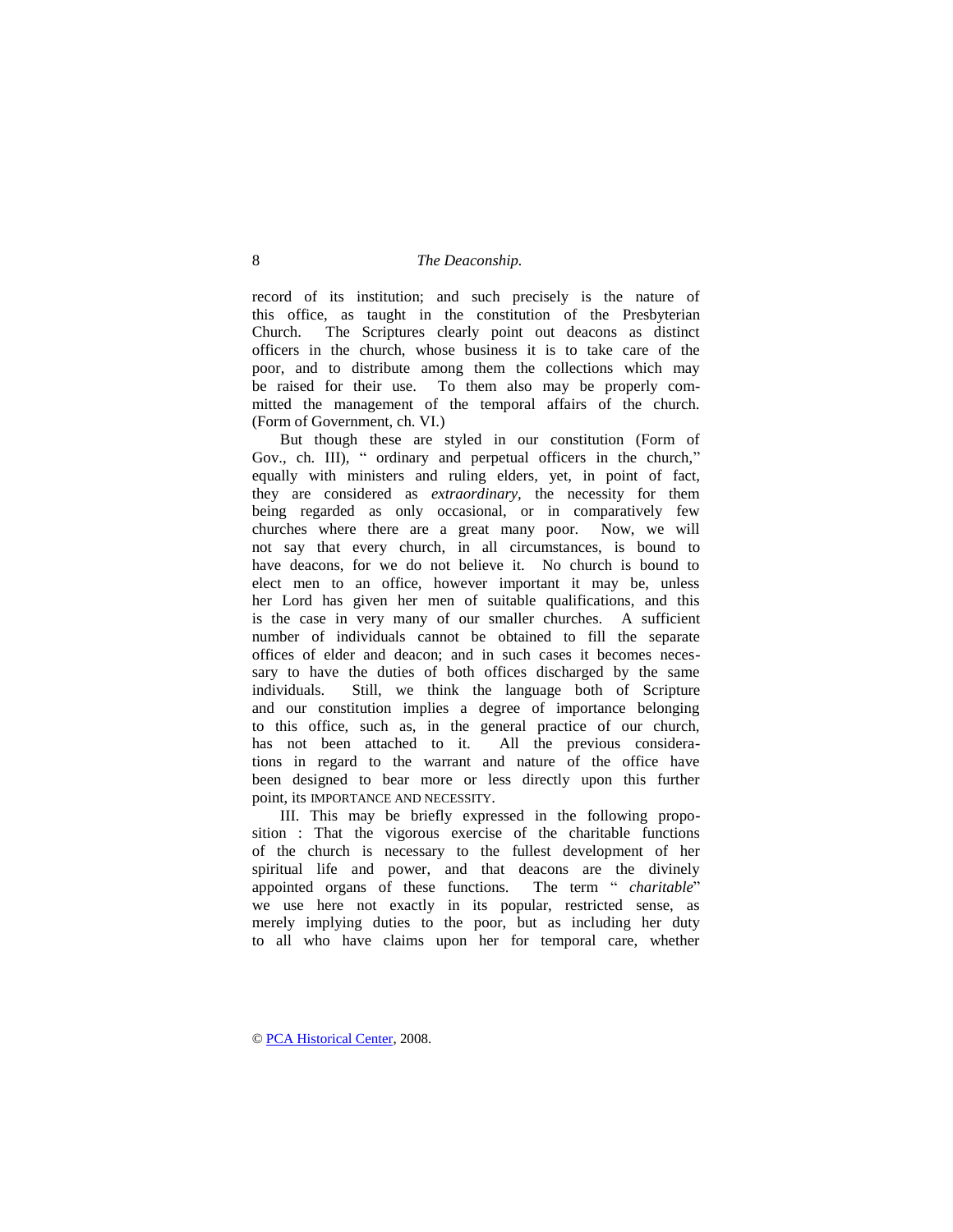the poor, or ministers, or her benevolent enterprises; the funds for all which are supplied by the free will offerings of the church, given from love to Christ and His cause.

1. Among these functions, the care of the poor stands prominent. From the very first the Church of Christ seems to have accepted it as an indispensable obligation resting on her, to take care of her poor. It is an obligation which her Lord has laid upon her. " The poor ye have always with you," is not the statement of a mere fact, but of a permanent obligation. It is an obligation inseparable from that love which is the very essence of her life. It is enforced by the Saviour's example. Even from that common bag, from whence were supplied all the wants of the Apostolic company, scantily as it was supplied, a portion was dispensed to the poor. Christ came to preach the Gospel to the poor; and while he thus poured the brightness of heavenly hope over the dark hearts of these children of want, and opened to them the treasures of the unsearchable riches of His grace, He, by the exertion of His miraculous power, taught that their temporal wants are to be supplied. Still more solemn and striking is the fact, that the discharge of this duty will be made the test of character in the judgment. " I was an hungered, and ye gave me meat; I was thirsty, and ye gave me drink ; I was a stranger, and ye took me in ; naked, and ye clothed me; I was sick and ye visited me ; I was in prison, and ye came unto me," is the evidence that shall prove the adoption of his people before an assembled world. And the neglect of these duties toward the meanest and weakest of his suffering disciples for His sake, will be evidence enough to justify the fearful sentence, " Depart, ye cursed !"

This obligation rests not merely on the general duty of compassion to the suffering, and of relieving such, wherever possible, in consistency with the higher demands of justice ; but on the far stronger ground of the union of all believers with Christ, and with each other. We are all " *one body in Christ, and every one members one of another.*" " And whether one member suffer, all the members suffer with it; or one member be honored, all the members rejoice with it." The child of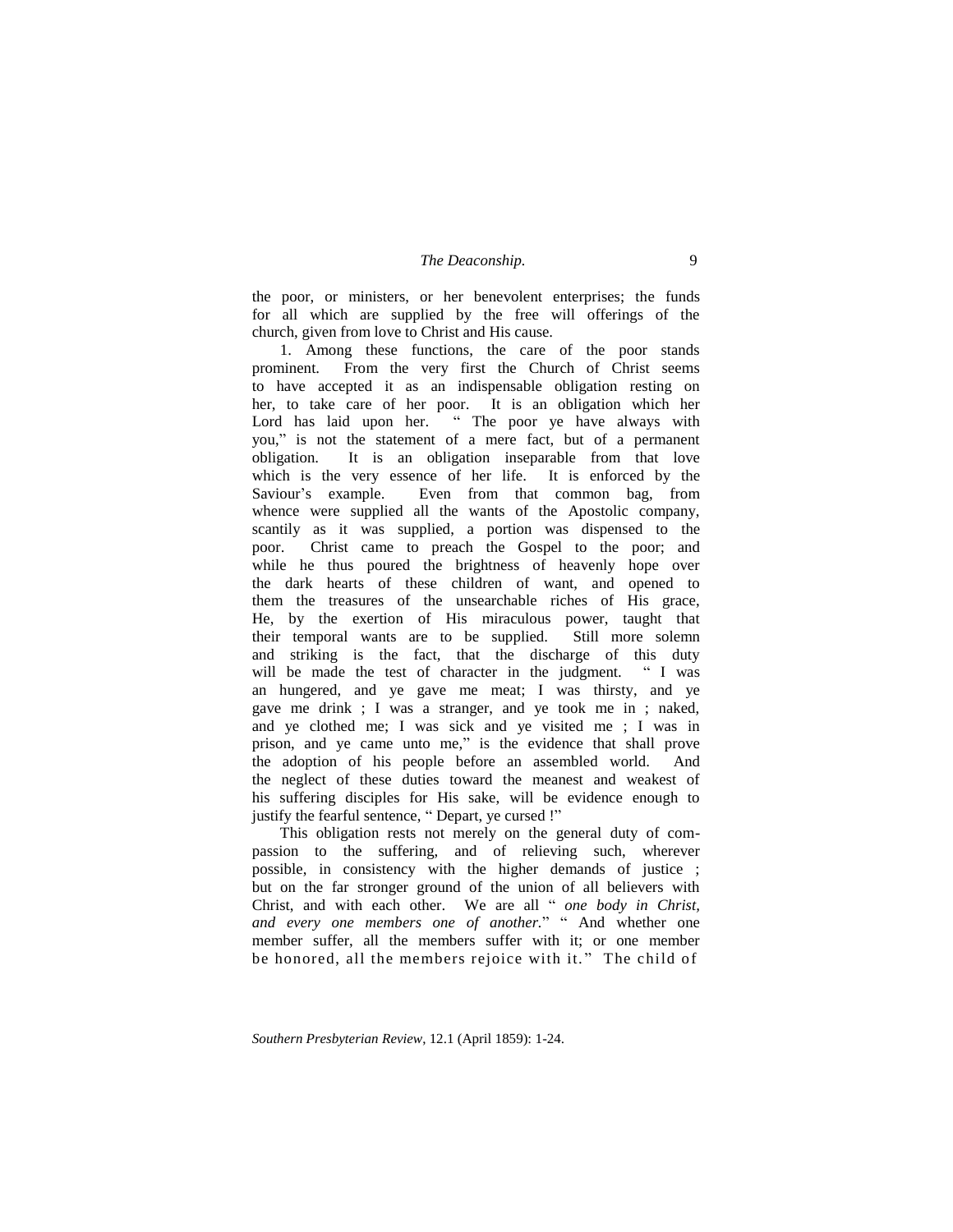God can no more look upon another suffering child of His without, as far as possible, relieving him, than a man can feel a pain in one of his limbs, and not seek to relieve it; no more than he could look upon his adorable Saviour in the same suffering, and not hasten to His relief. The care of the poor, relieving their wants and soothing their sorrows, and encouraging their crushed spirits, is, therefore, a duty entwined in the very nature of the Christian life—springing naturally and necessarily out of the believer's union with Christ. A man cannot be a Christian without seeking to assist, comfort and elevate, all that are Christ's, to the extent of their wants and his ability. Accordingly we find that Paul gave remarkable prominence in his Epistles, and his visits to the churches of his planting, to this matter of collections for the poor saints. He dwells upon it with a depth and fervency of feeling that shows how large a space it held in his large heart; and he insists upon it, as the proof of the sincerity of their love to Christ, and holds up the degree of their benevolence as the measure of the blessings they should receive. " *He which soweth sparingly, shall reap also sparingly; and he which soweth bountifully shall reap also bountifully*."

Accordingly we see that in that brief but bright period when the church was in the freshness of her first love; when her consecration was most complete, and her unity most marked; when the throbbings of the life of her Divine Head seemed so thoroughly to pervade her body, that the most obscure member was made to feel a vital and effective connection with it; then his regard for the poor seemed to burst forth with a vigor that at once bore down all the barriers of human selfishness, and manifested itself as a natural and necessary, and spontaneous out-growth of the spiritual life, leading to sacrifices such as the world never before witnessed, and which must stand forever as the most triumphant vindication of the power of Christian love, when suffered fully to develop its effects.

Never, perhaps, in the history of the church might the care of the poor have been more safely left to individual exertion. When every heart was overflowing with love to all around; when every one felt that all he had was Christ's, and to be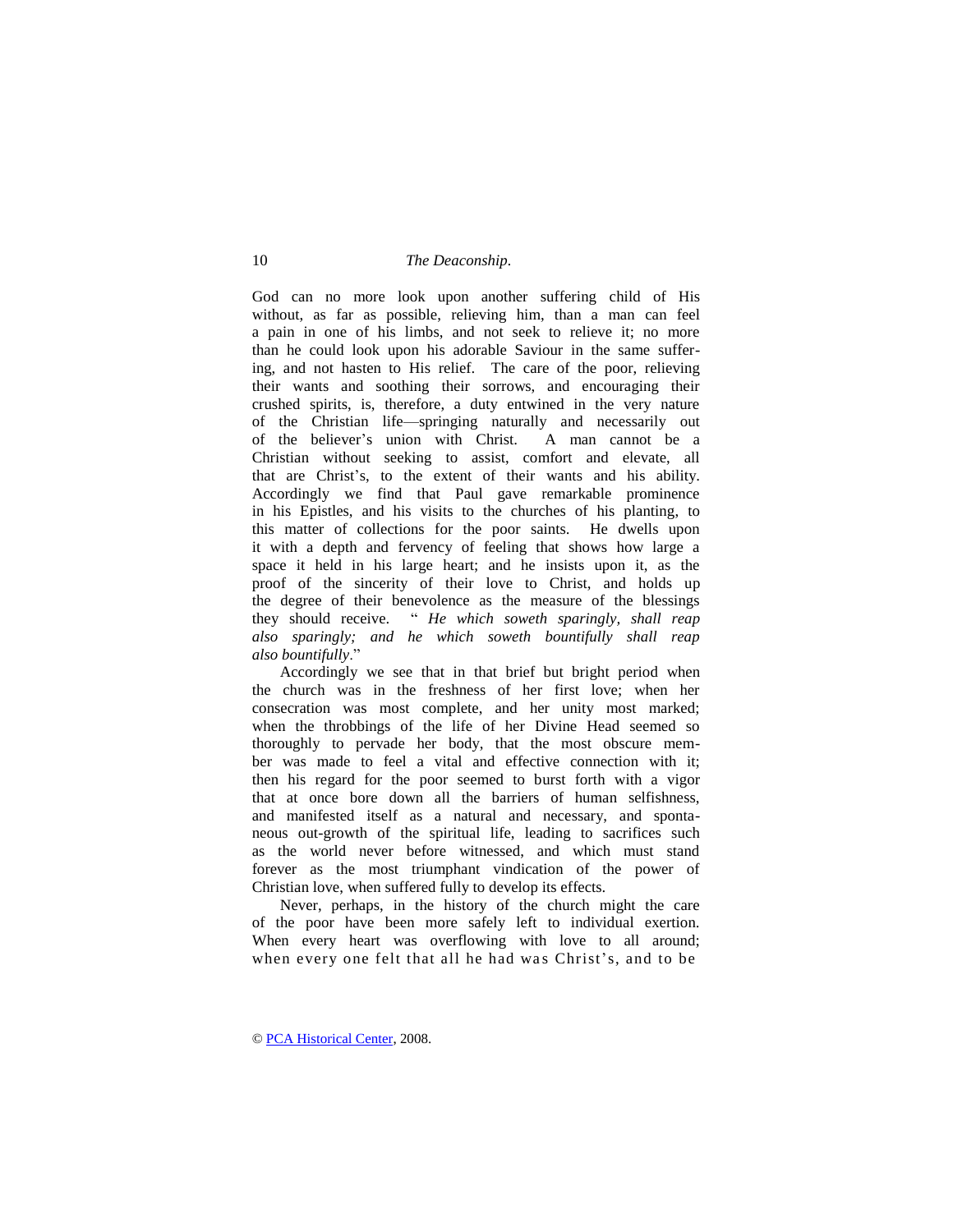used for the good of his suffering members, surely no one would have been permitted to suffer, no tear would have been unwiped, no sorrow unsoothed, no want unsupplied, that human skill or love could have found a remedy for. But even then this matter was not left to take its chances among individual sympathies. From the very first it was recognised as a church duty, a matter of public arrangement by the whole body. Just as their abundant and spontaneous offerings for such as were in need were the natural expression of the feeling that they were all members one of another, so this official attention to it by the church, in her organized capacity, was a necessary result of the principle then so deeply and vividly felt, of her unity in Christ. That she was not composed of isolated individuals, each left to struggle for himself as best he could, and to gain such help and sympathy from others as circumstances might happen to afford him; but, that she was one body, all her members so blended in a sweet and loving union, that the care of each devolved upon the whole, and the wants of each were to be supplied by the whole, and thus the bond that bound them drawn still closer.

Here, then, is a function of the church distinct from both government and teaching—a function well described in the language of Paul, " *by which the abundance of some may be a supply for the wants of others, that there may be equality* ;" a function that embodies into action the very life of the church, that gives distinct and palpable expression to that oneness of body, of affection and of interest,—that fusion of Christian hearts into one loving mass,—which is the distinctive characteristic of the church. " *By this shall all men know that ye are my disciples, if ye have love one to another.*" The full, earnest, hearty performance of this function is necessary, if not to the church's existence, at least to its accomplishing the great end of its existence,—the growth in grace of each of its members, and the conversion of the world to God. Just in proportion as she exercises this, does she manifest her sympathy with her Divine Head, and grow into His likeness; and so compel an unwilling world to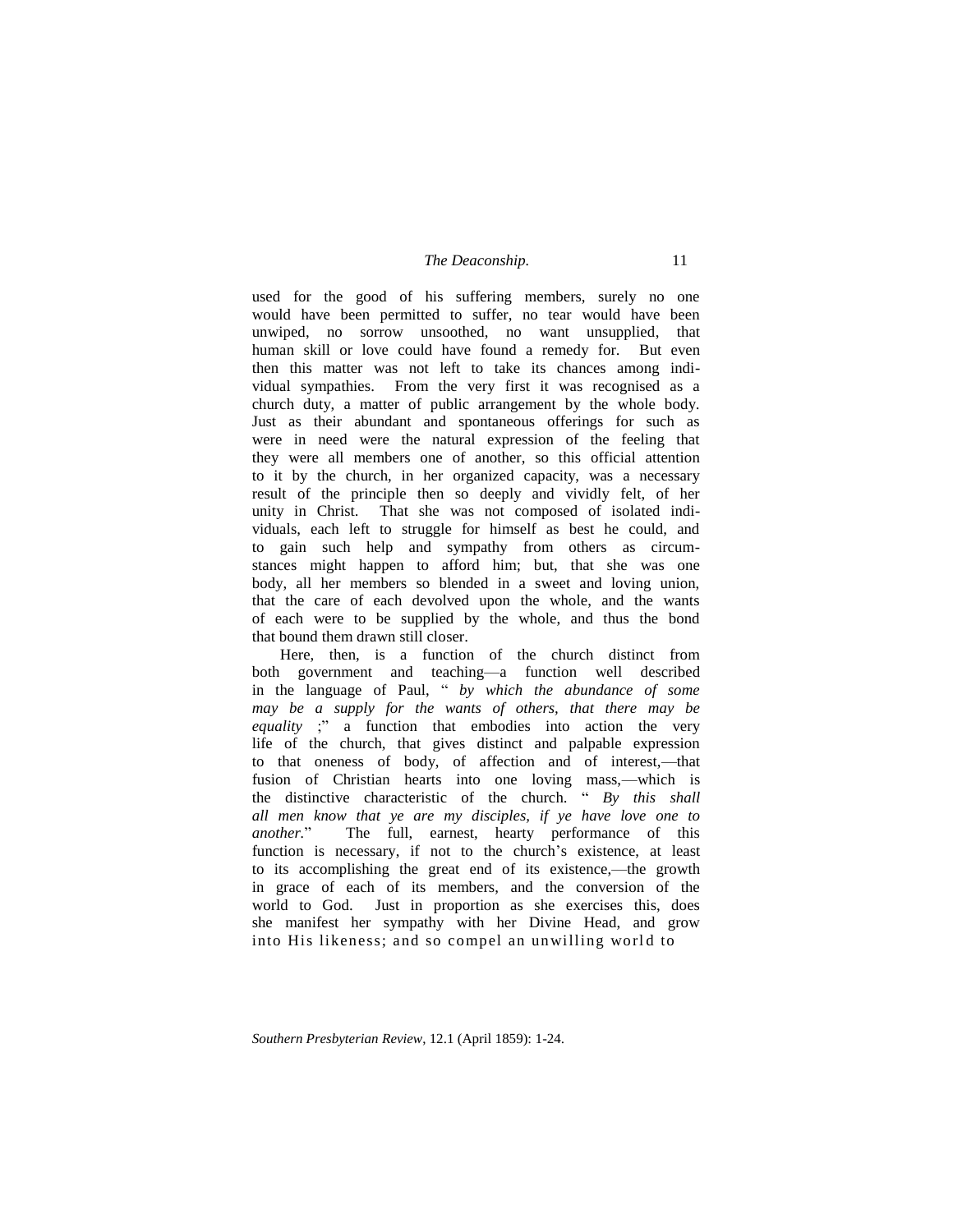acknowledge and to feel her power, and to do homage to her King.

Now, for the proper performance of this important function, we find a distinct set of officers set apart in the Apostolic Church, not only in Jerusalem, but certainly at Philippi and Ephesus, and other churches; and if, as is certain, this is a permanent and universal duty of the church—a duty which she ought to attend to in her organized capacity, then does it not follow that the office ought to be perpetual and universal? If the function be so, surely the organ of it should be.

But it is just here we are met with the most weighty objection to the universal employment of this office. " Inasmuch," it is said, " as the Apostles attended to this business at first, and until it became so burdensome as to interfere with other duties, does it not follow that whenever it can be attended to by the session, without interfering with other duties, it is perfectly right to do so, and to dispense with this office until the same exigency arise as in the primitive church? And can this office, then, be considered necessary, except where a similar pressure of such duties exists as first called it forth." This view seems to possess some force; it must do so, or it would not have led the great mass of the Presbyterian Churches, both in Scotland and Ireland, as well as in this country, to leave the duties of this office to be performed by the ruling elder. Still, we think there are some considerations that greatly lessen, if they do not wholly destroy, its force.

*a.* The thoughts just presented in regard to the great importance of these duties as a distinct function of the church, go far to show the importance of a distinct officer.

*b.* A closer view of the facts of its first institution shows the same. It is very certain, indeed, that previous to the appointment of deacons, this function was in its fullest, freest exercise; this natural expression of the young and vigorous life of the church could not be suppressed ; the Apostles, as the divinely appointed founders of the church's order, com-

<sup>©</sup> PCA Historical Center, 2008.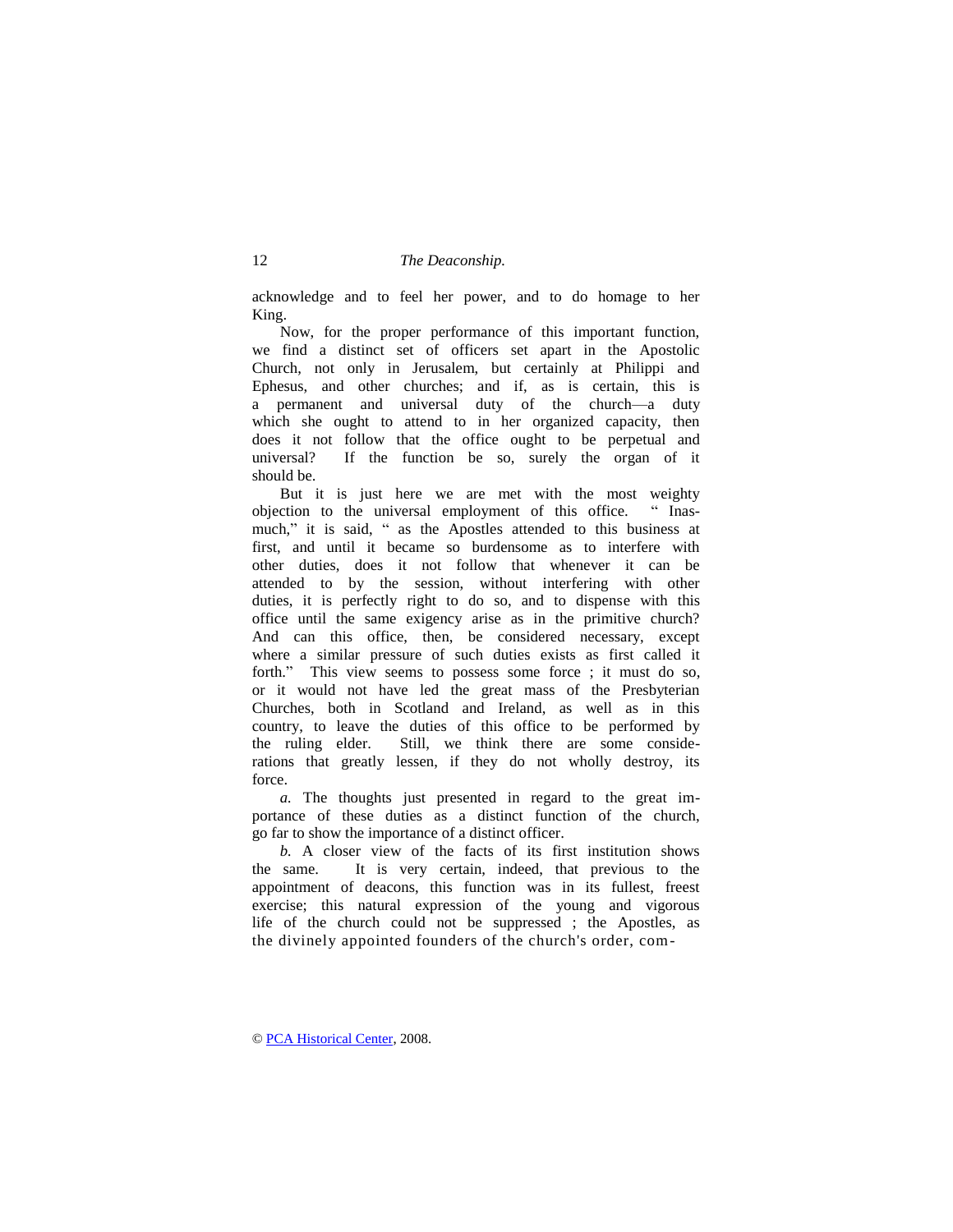prehending in themselves all offices, became, of course, the organs of this, as of every other function. They received and disbursed her charities. And they did this just as they did everything else necessary to the extension, government and teaching of the church, until a necessity arose for appointing others to do it. In leaving their work to others, they did not confer all their different functions on one set of officers, but on several—giving the work of teaching to one set of presbyters, the work of ruling to another in connection with them, and this ministry of the charities of the church to a third distinct officer. And, in devolving this last class of their duties on the deacons, they did it in such a way as to show the propriety of its entire separation from the more spiritual duties to which they gave themselves wholly, and which, as it became necessary, they devolved upon the presbyters of the church. There were, doubtless, at this time, presbyters assisting both in ruling and teaching. There *must* have been in a community of ten thousand persons,—we know there were many of them, soon after. Yet this work was not committed to any of them, as it might have been, if both duties might as well have been discharged by the same person. It would have been very easy to have increased the number of elders, if necessary, and have given the work to them. But, on the other hand, the whole passage shows that, necessary as it was to the church's welfare, still it was of such a nature that it was better to be entirely separated from all other duties, and committed to a distinct body of officers—distinct not only from the Apostles themselves, but also from those to whom they had committed the government and teaching. Now, when an office is created for a specific purpose, to set it aside and give the work to other officers who were appointed for entirely different objects, is altogether a different thing from an organizing officer with full powers performing these duties for a time previous to any appointment of others, —which is precisely the case of the Apostles. Since then they gave up this class of their duties to a distinct set of officers, which officers we find in other churches many years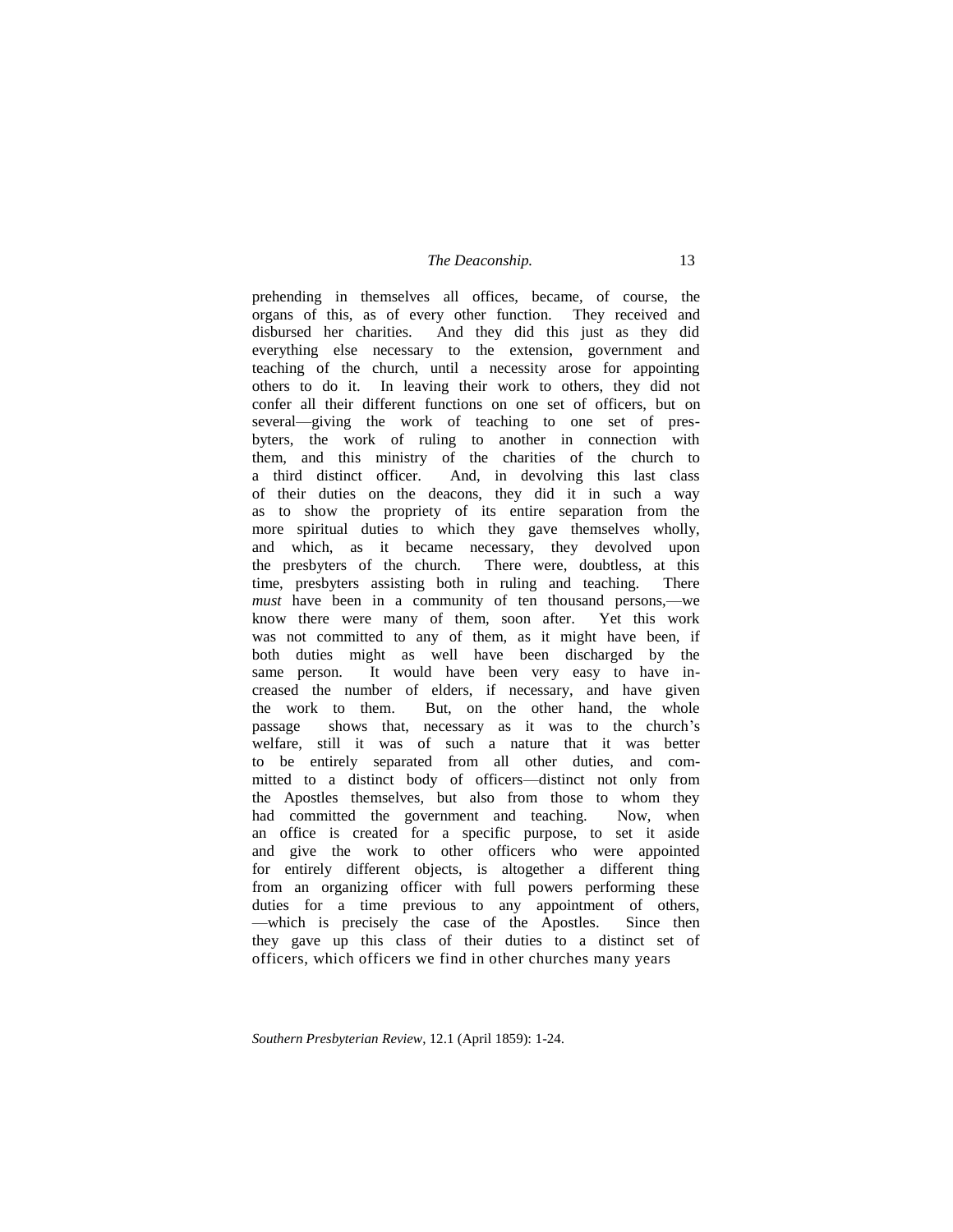afterwards, and their qualifications laid down at length as if equally needed in all churches, the inference seems legitimate, that they were designed to be perpetual and ordinary, and are necessary to the full and symmetrical working of the church's life.

*c.* Still further. In answer to this objection, and to show the importance of this office to the proper discharge of this function, it may be remarked that it would not be very difficult to show that a similar exigency to that which led to this office in the primitive church, exists in almost every church—that is, the charitable functions of the church will be neglected or improperly performed without them. It is certainly true that, even in our smaller churches, the pastor and elders find as much as they can do in attending to their appropriate spiritual duties. Even where all the elders are most faithful, they feel themselves unable to approximate all that is desirable; and so it must ever be while most of them are necessarily engaged in various business pursuits requiring their constant attention, and receiving no compensation for the time spent in the service of the church. Some of them make large sacrifices already to promote the spiritual interests of the church over which. God has made them overseers. Is it right, or is it likely to subserve the interests of the church, and to give to this charitable function the importance properly belonging to it, that we should append to their office this additional duty ?

The fact is, that where there are no deacons, and their duties are left to the session, they are, in almost all cases, scarcely performed at all. This whole function of the church lies paralyzed. Here and there, indeed, some poor starving family may be relieved from the pressure of utter destitution, very much as an alms is bestowed by the State; but this is rather a caricaturing of the duties of the deaconship than anything else. The prominent idea embodied in this office of the affectionate care of the suffering and needy, and the duty of not only relieving absolute want, but by kind and timely assistance, and affectionate and wise counsels, laboring to elevate them and their families, and increase their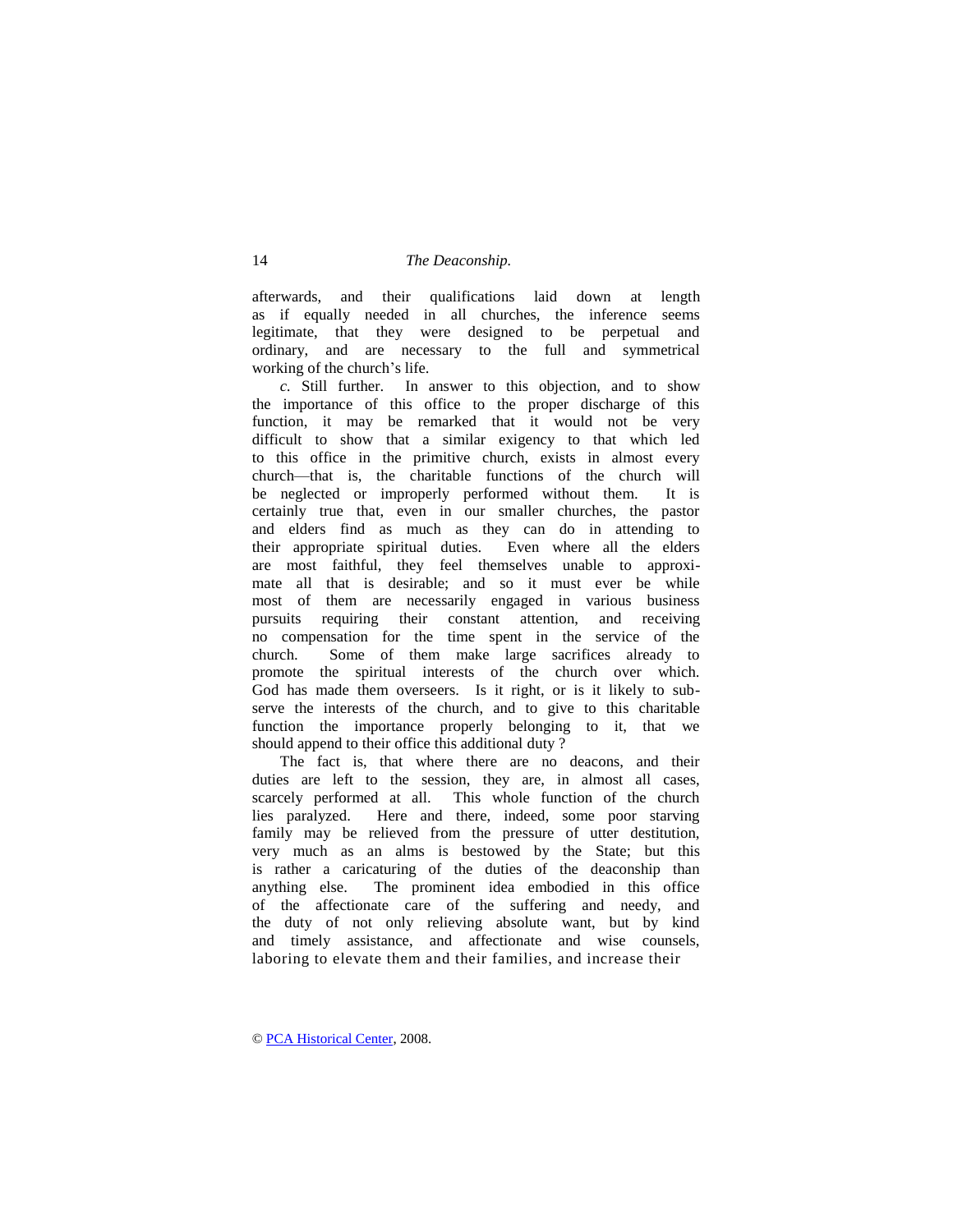usefulness, is utterly lost sight of. The selfishness of the church grows apace, and instead of that beautiful portrait of the primitive church, drawn by the inspired writer—its cordial sympathy, unity and love—we have too often sad divisions and mutual jealousies between the rich and the poor.

But, it may be asked, of what use are deacons to take care of the poor in churches where there are no poor, or but two or three ? *That, indeed, is a sadly defective state of the church where there are no poor* ; there must be something very deficient in its zeal and aggressiveness, if amidst the multitudes of poor around us, and mingling with us, there are none in the church itself. When we remember that Christ in his message, sent to John the Baptist, declares it to be a proof of his Divine mission, worthy to stand at the close of the brief summary of his most striking miracles, as of equal or even greater convincing power; and that the adaptedness of the Gospel to come down to the most despised and degraded of our wretched race—to seize and elevate the vast masses of humanity from their down-trodden condition—is one of its most distinguishing characteristics, and one of the most striking proofs of its Divine origin—Is it not evident that any church that fails to gather in the poor, fails in accomplishing one great design of the Gospel, and in presenting to the world one of the most convincing proofs of the truth and power of Christianity ?

But, even supposing that within the bounds of some particular congregation there are no poor that need the church's aid; still, are there not multitudes of God's poor elsewhere that need aid ? And is not such a favored church especially bound to extend her help to the less favored ? And, outside of the church—among the ignorant multitudes in our own land, and the impoverished nations of our world, has God no chosen ones to be looked after, sought out, and gathered in ? And are not such churches specially called upon to go forth on errands of mercy to these—errands like that of Jesus himself to our poor world—personally to those within their reach, and by their messengers to others; and with looks, and tones, and acts, such as will make even their hard and earthly souls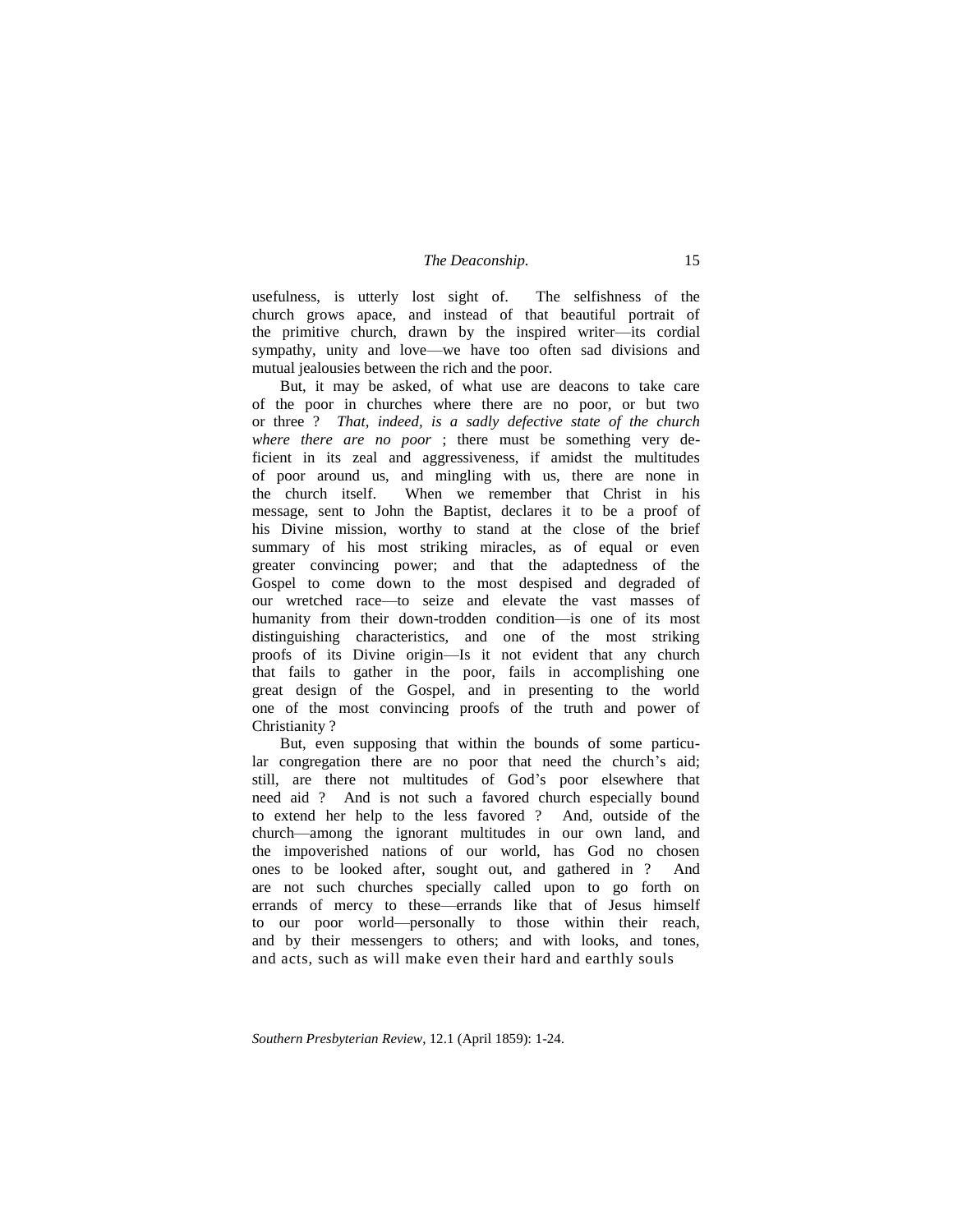to feel the power of Christian love, seek to bring these outcasts home to Him that died for their redemption ?

It is, however, a mistake to suppose that it is only those on the point of starvation and nakedness that demand the good offices of a deacon. There are multitudes of pious poor who, though able by hard labor and incessant struggling to live, would have many an anxious care removed, and be stimulated to higher effort, and more persevering exertion, to elevate their condition, and so increase their usefulness, by an occasional token, in some substantial form, of the sympathy of their more favored brethren. There is also many a family, whose children are growing up almost without an education; children on whose brow the sacred seal of membership has been placed, and whose education to a certain extent, at least, the church is bound to provide for. There is, in these families, many a bright youth who might become a benefactor of his race, if early sought out and furnished with the means of mental cultivation. There is no telling the amount of good, too, that might be done, by furnishing poor families with a religious paper, whose elevating influence, felt every week, coining too as a token of the regard of their abler brethren, would soon vastly increase their moral power in the community. The evils which press upon them, and which so often aggravate faults of character and habits of thriftlessness, are to be removed not so much by any large amount bestowed upon them as by the frequency and tenderness with which they are noticed, the assurance they thus receive of the regard of the church, and the encouragement given to effort and thrift by assisting them, when possible, to positions more favorable to the proper development of Christian character and habits. Christian charity, thus administered by the church through properly qualified deacons, while it relieves want and removes or prevents much suffering, at the same time excites to industry, tends to promote habits of self-respect and self-reliance and, by awakening the grateful love of its objects, elevates them at once to higher happiness and moral worth. It is thus liable to none of the objections that lie against all legal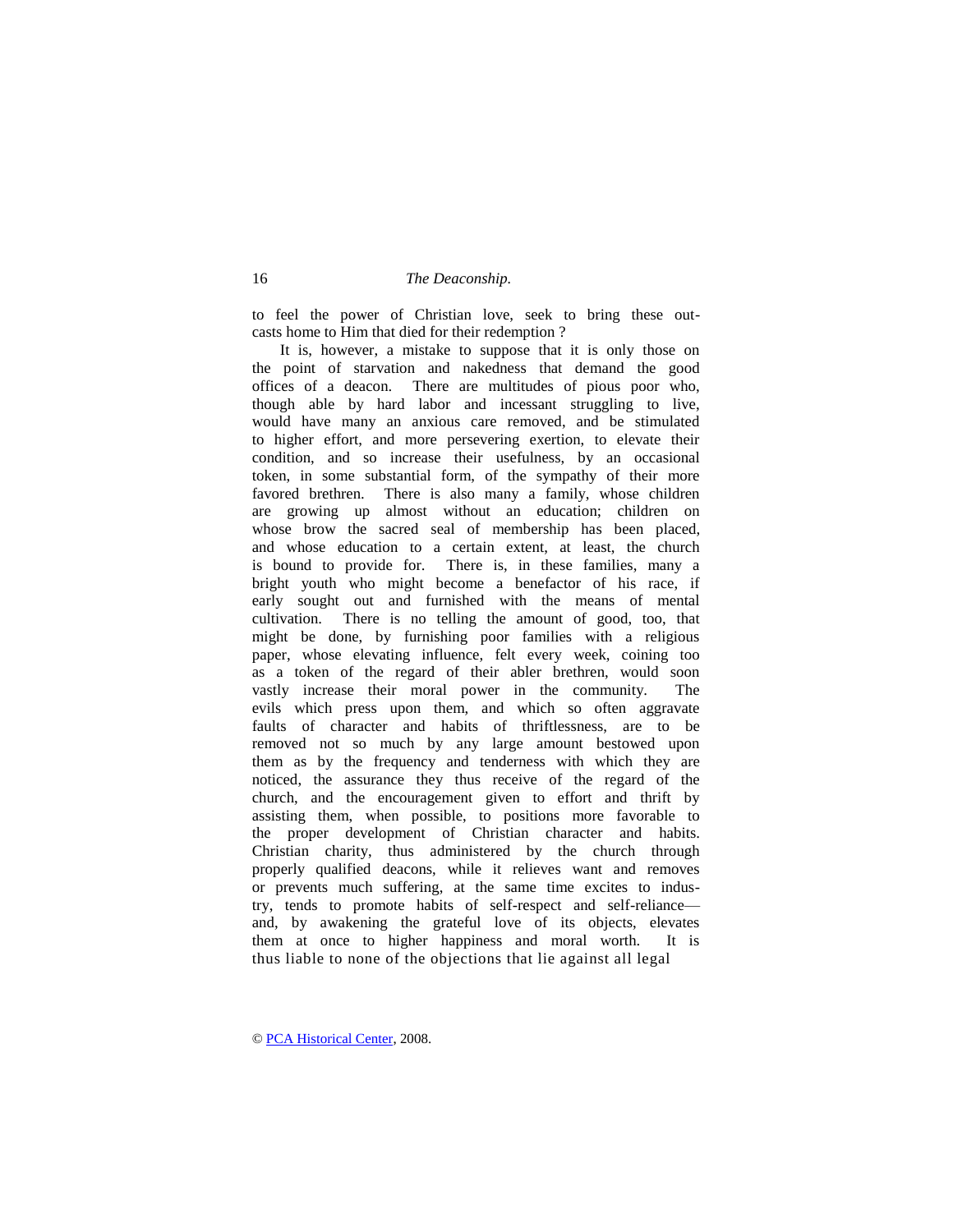provisions for the poor, which only tend to aggravate the evils they pretend to remedy.

There is, then, even where there are very few poor in a church, and none perhaps entirely dependent on its pecuniary bounty, a great and blessed work to be done for them,—a work included in the general idea of serving tables, of temporal aid—a work demanding the greatest prudence and tenderness, and which, if earnestly and perseveringly prosecuted, would bind her members together in a closer and more loving union, and add greatly to her power;—a work therefore requiring, by its interest and importance, officers specially appropriated to it. Even, therefore, confining our views to this first class of the church's charitable functions—the care of the poor—there is a work to be done of importance by every church, of importance to the preservation of her own unity, and her influence on the world around. Now, when there is a work to be done a work in which the interests of the church are deeply involved; and when Christ, in the multitude of his gifts to the church for her edification, has bestowed on any the necessary qualifications for the work; since he has shown in his word an official position in which these gifts may be employed in doing this very work, it is clearly the church's duty to search out these gifts, and employ them as indicated by the combined intimations of his Word and Providence.

These considerations seem to show that for the proper performance of her duties to the poor, the office of deacon is generally necessary, and ought not to be combined with the eldership. But the church has other duties binding on her, properly classed under her charitable functions, besides the care of the poor in each congregation. A consideration of these will show still further the importance of this office, and indeed its necessity.

2. Each congregation is not the church. While each congregation of believers ought to exhibit a pattern of this brotherly love and mutual assistance, relieving each other's wants and soothing each other's sorrows, this same principle of Christian love and unity will also make each congregation ready to assist, as far as possible, other congregations, and the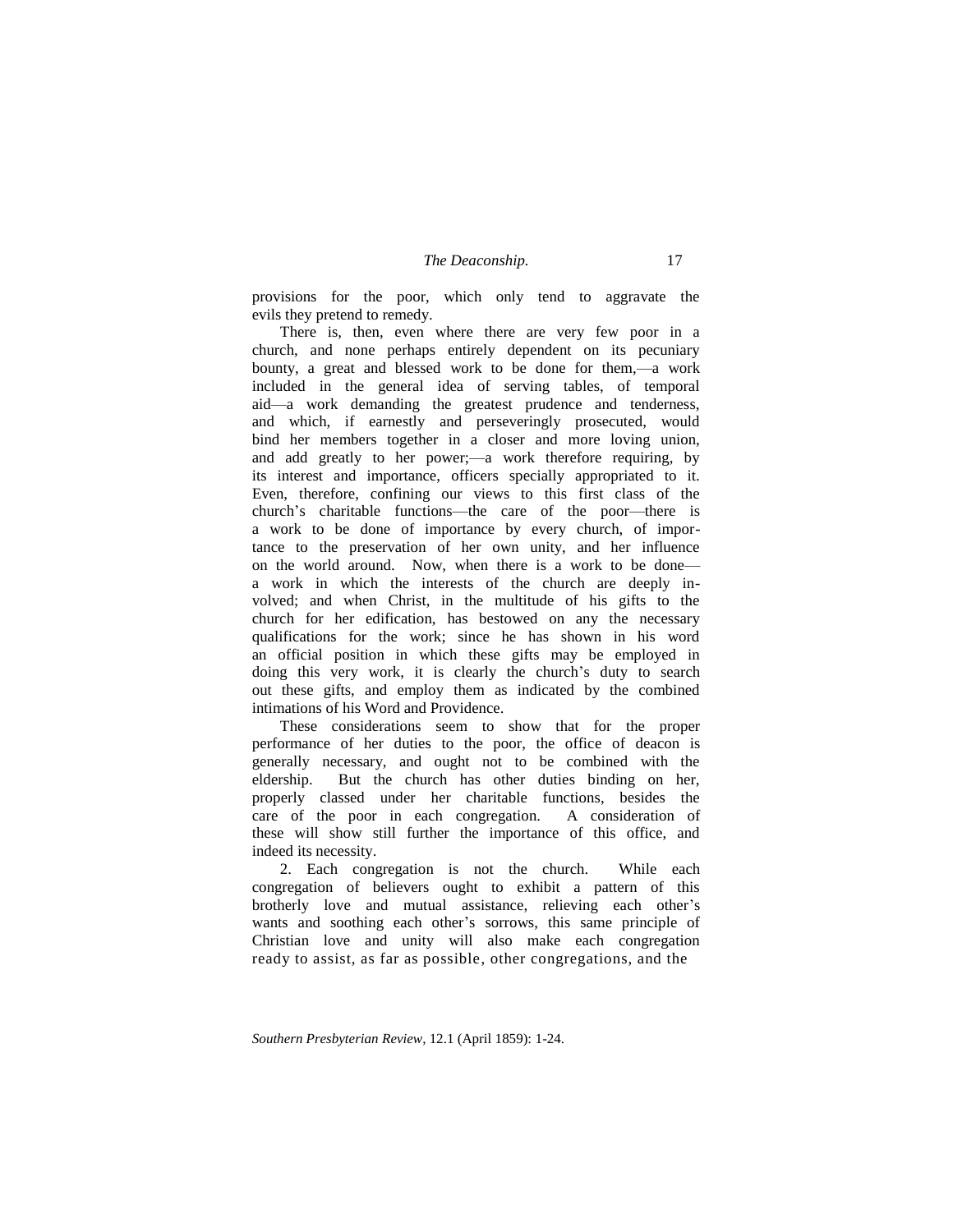churches of one State or country those of another, as in Apostolic times. On some churches and some regions, God has bestowed his temporal gifts in rich abundance, while others are in such straitened circumstances as to be unable to build a suitable house for his worship, or to support the Gospel among themselves. There is, too, among God's poor, many a youth whose heart he hath touched with a strong desire to proclaim the gospel of salvation to perishing souls, who is without the means of obtaining an education, and whose church is unable to assist him. Now, what are our Boards of Missions and Education, and Church Extension, but great central deaconships or charitable ministrations, by which in these things the burdens of the church may be equalized ; the richer provided with the means of helping the poorer, and the unity and union of the church at once manifested and strengthened ? And it is but a slight variation of the same principle that is developed in the work of Foreign Missions, in which the church unites in supporting her sons and daughters whom she has sent forth to the perishing nations, and in sustaining and enlarging the feeble churches established amid the wide wastes of heathenism. This is just a union of the churches to supply the temporal wants of the church's servants abroad, and to sustain her feeble outposts, without which the church can never be enlarged nor the world converted. If the love and sympathy that pervaded the primitive church led to such great sacrifices of property for the support of the widow and other private members of the church, as well as of her officers, much more would it lead to and secure the supply of the temporal wants of those officially and wholly employed in doing the Lord's work, and thus precluded from the possibility of providing for their own necessities. Now, the vigorous prosecution of these great schemes of the church, and others, as the Bible cause, and colportage, the success of which is just the final triumph of the church over human wickedness and woe, and the world's salvation, depends upon each church efficiently doing its part, which it never will, and never can do, unless in each church there be some regular official action in regard to it, and some organ through which its efforts in this direc tion may be put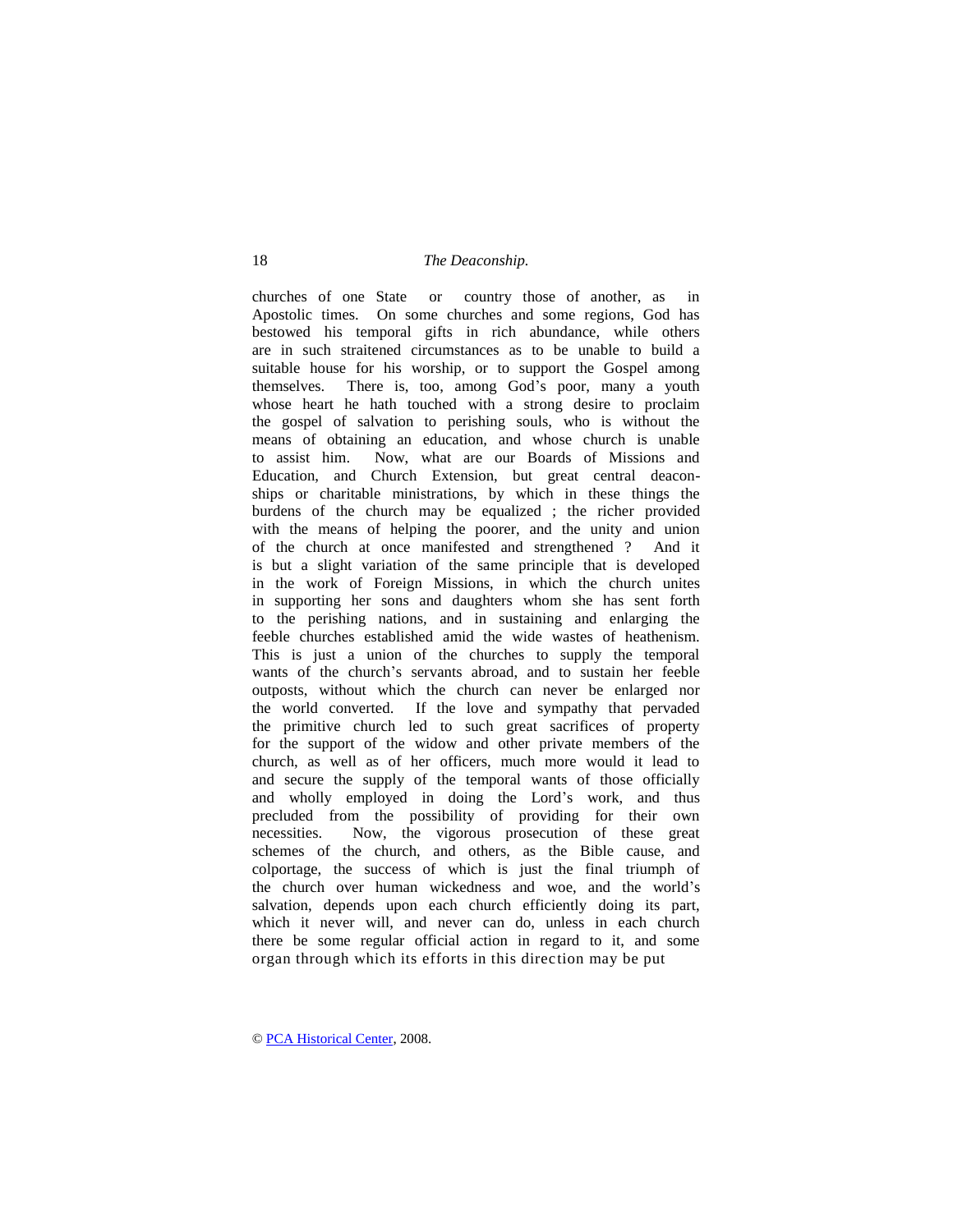forth. And it is but an extension of the very same principles that led to the first necessity of deacons, that would make them the treasurers of the church for all her general schemes of benevolence. They would thus stand forth in each church as the continual representatives, not only of her own poor, but of the poor and suffering portions of the church in other places, and of all her members and officers engaged in doing her work at home and abroad. The very existence of such a body of officers in any church, whose duty included the superintendence and fostering of all these charitable functions, would be a constant memento to the people of the importance attached to this duty of giving, by the Head of the Church, and would, of itself, go far toward developing a higher standard of benevolence. In this view, then, of the office, its importance in every church can hardly be at present overrated.

3. The other duties which we would class under that general function, of which deacons are the proper organ, are the support of the ministry and the care of the church's property dedicated to the service of God. We have seen how from one common fund, formed by the free will offerings of the people, the result of their love to one another and to Christ, not only the necessities of the poor, but the officers of the primitive church, must have been supplied, and hence the propriety of classing all these as different manifestations of the same function, and this a charitable function ; not because the claims of the poor, and of ministers, rest on the same ground entirely, but because ministers and all the servants of the church, in all her benevolent enterprises, are dependent for their supplies on the working of the same principle of love to man for Christ's sake, of Heavenly, Scriptural charity, in its free and untrammelled exercise. And it is worthy of consideration at least, whether the introduction of a system, more strictly commercial, into these financial operations of the church, and so pitting the support of her officers on really a lower ground, may not have had something to do with the difficulty with which they are supported. However this be, it seems certain that the support of her ministers, and the general care of her property needed for the service of God, is a necessary and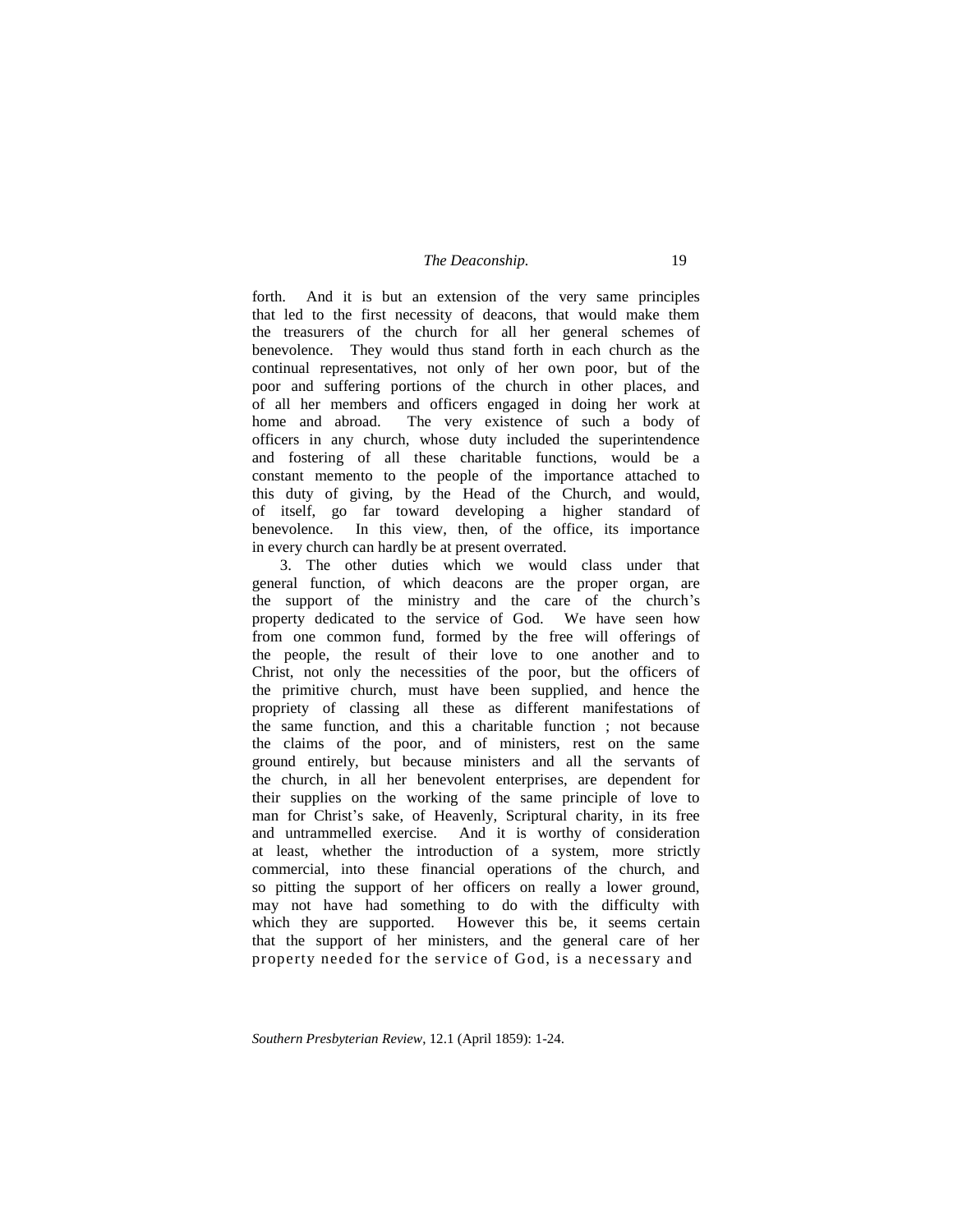perpetual part of her functions, her business or secular functions, if any hesitate to class them under the general head of " charitable;" and it seems equally clear, that the principles involved in the first institution of a deaconship, point out this office as the proper organ of the church in the discharge of these duties. It certainly appears very evident, that the management of funds and property dedicated to God, should be in the hands of God's people. Hence every church needs this office for this purpose,—to manage the " outward business of the House of God;" a duty, the control of which ought not to be left to those who know nothing of the high and holy motives which lead to such consecration of property to God and His service.

Whatever view, then, we take of the financial concerns of the church, whether as charitable or business transactions; whether we regard the objects she is bound to provide for,—the poor, the great causes of benevolence that embrace the whole church and the world, and the ministry at home and abroad,—or whether we consider the principles that underlie all these duties, the union of all believers with one another in Christ, and the unity of the church in Him, we are led to the same conclusion—the importance and necessity, in order to the vigorous working of the church's life, of this office of deacon as the proper organ of these important functions.

The deacons are therefore the Divinely appointed receivers and disbursers of the church's funds. They are a channel through which the sympathies of the members find expression. They are the impersonation of the church's tender care for the widow and orphan, and destitute, of every age and condition. They are the channel through which those who are taught in the Word, communicate of their good things unto those who teach. In them, as in no other officer, does the church seem to say to all: We are one, one in Christ, and one by our union with each other, so that none shall be in want while others are blessed with plenty. By these officers we are helped to bear one another's burdens, and so to fulfil the law of Christ, to love one another.

IV. QUALIFICATIONS. These, especially as they regard Spiritual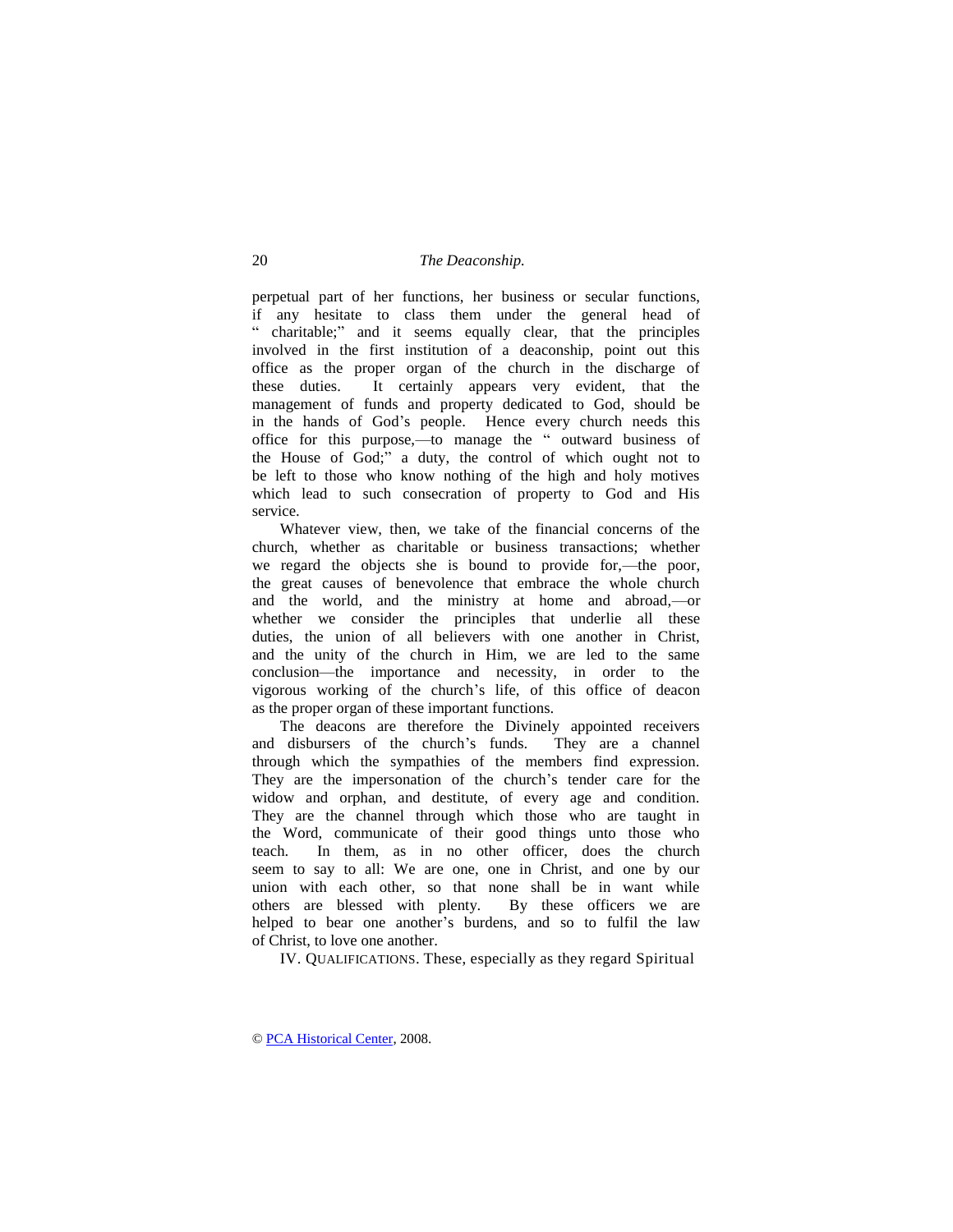things, are very high, both as stated in Acts, and in 1st Timothy. The reason of this is evident. Their duties being so much of a secular nature, their personal holiness must be so deep and pervading as to infuse into all their discharge of official duties a holy character; otherwise their own religious character might be secularized. They must be such men as will not be secularized by their duties, but such as will infuse into these very business operations and moneyed transactions of the church, a spiritual and holy character. These qualifications summarily stated, are:

1. Holiness, such as to pervade the whole character and life, and exclude all selfish indulgence. " *Full of the Holy Ghost.*"

2. Wisdom or prudence. "*Full of wisdom.*"This is manifestly indispensable in such an office.

3. Gravity and sincerity, (1 Tim. 3 : 8,) that their words and acts may have due weight.

4. Liberality and public spirit, (1 Tim. 3 : 8,) that they may be examples of the function they exercise.

5. Holding the truth in sincerity and consistency of life, (v. 9,) that so their whole official character might not be employed to sustain any error in doctrine or practice.

6. Ruling their children and their own households well," (v. 12,) that their example might illustrate and enforce their counsels to the poor and ignorant.

7. Having wives who are grave, not slanderers, sober, (i.e. circumspect,) faithful (v. 11); because in their duties to the poor, and other relations to the church, such would be great helps, and those of opposite character great hindrances.

8. They must first be proved, (v. 10,) tried men, not novices, and hence of honest report, that so the church might not suffer serious injury from their incompetency—a mistake here being almost irremediable.

These are, indeed, high qualifications, but it is her sin and her shame, and ought to be a cause of deep humiliation to the church, if they are not found in many of her members, since they are really only what every intelligent Christian ought to have. Eph. 5: 18. Phil. 1: 9-11. Good sense, Scriptural knowledge, vital godliness, manifesting itself in all the duties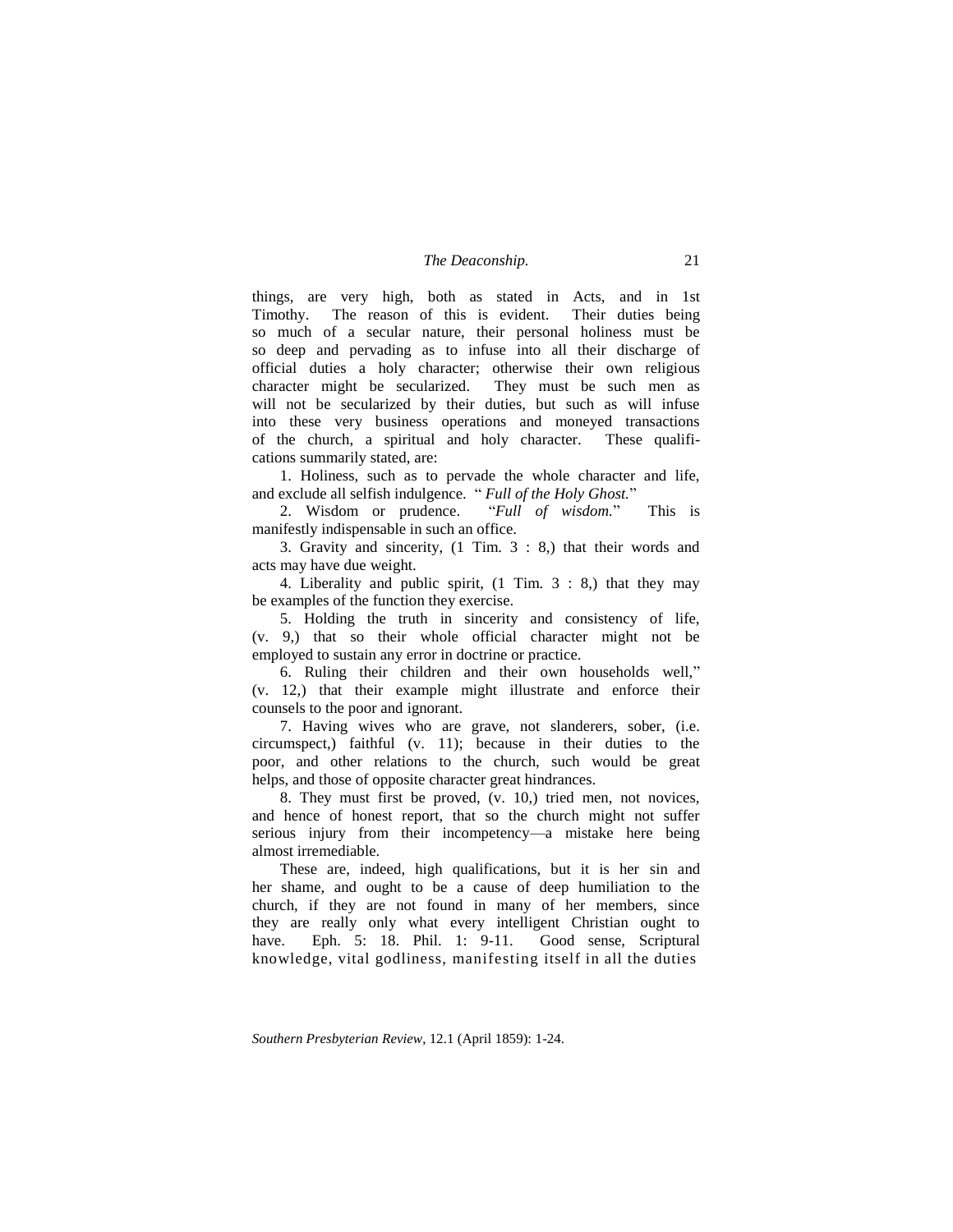and relations of life, so as to secure, even from the world, the respect which true godliness always does, comprise the whole.

In closing this discussion, we offer two remarks: 1. The reason why this office has gone into such general disuse in the Presbyterian Church, whose standards teach its permanency, is just because of the want of that spirit which so strikingly characterized the primitive church, the spirit of liberality and of brotherly love. We have not the same vigorous, active, loving life, and hence we have not the same developments of the church's life. This spirit led them to view their property as belonging, not to themselves, but to their Saviour, and to hold it for the use of His church in whatever way it might be needed. It led them to see in His suffering poor, the Saviour himself, and thus laid deep in their inmost hearts the feeling of obligation to help all His people, as they needed it, just because they were His. That such ought to be the feeling of Christ's Church always; that they ought to be *of one heart and of one soul* ; that they *ought to esteem none of the things which they possess as their own* ; that in their use of property all other considerations ought to be swallowed up in a paramount regard to the interests and advancement of Christ's kingdom, admits not of a doubt. When and where this is the case, the need of this office will be felt, just as it was in Apostolic times, in order that none may be neglected who have claims upon the church for her temporal care; and when its need is felt, then it will be employed efficiently; and until then, even if deacons were appointed, they would accomplish little more than can be done without them. It is of very little use to appoint officers for the performance of any function, if there is not vitality enough to perform it; to be constructing deep and broad channels for our benevolence to flow in, unless there is a stream to flow; to appoint deacons to a work that we do not much care to have done; officers to take care of and. distribute our property consecrated to the service, of God in the support of poor members, churches, candidates, ministers and missionaries, while we, unlike the primitive church, do not feel disposed to consecrate our property, to this object, unless it be the mere crumbs left after we are full.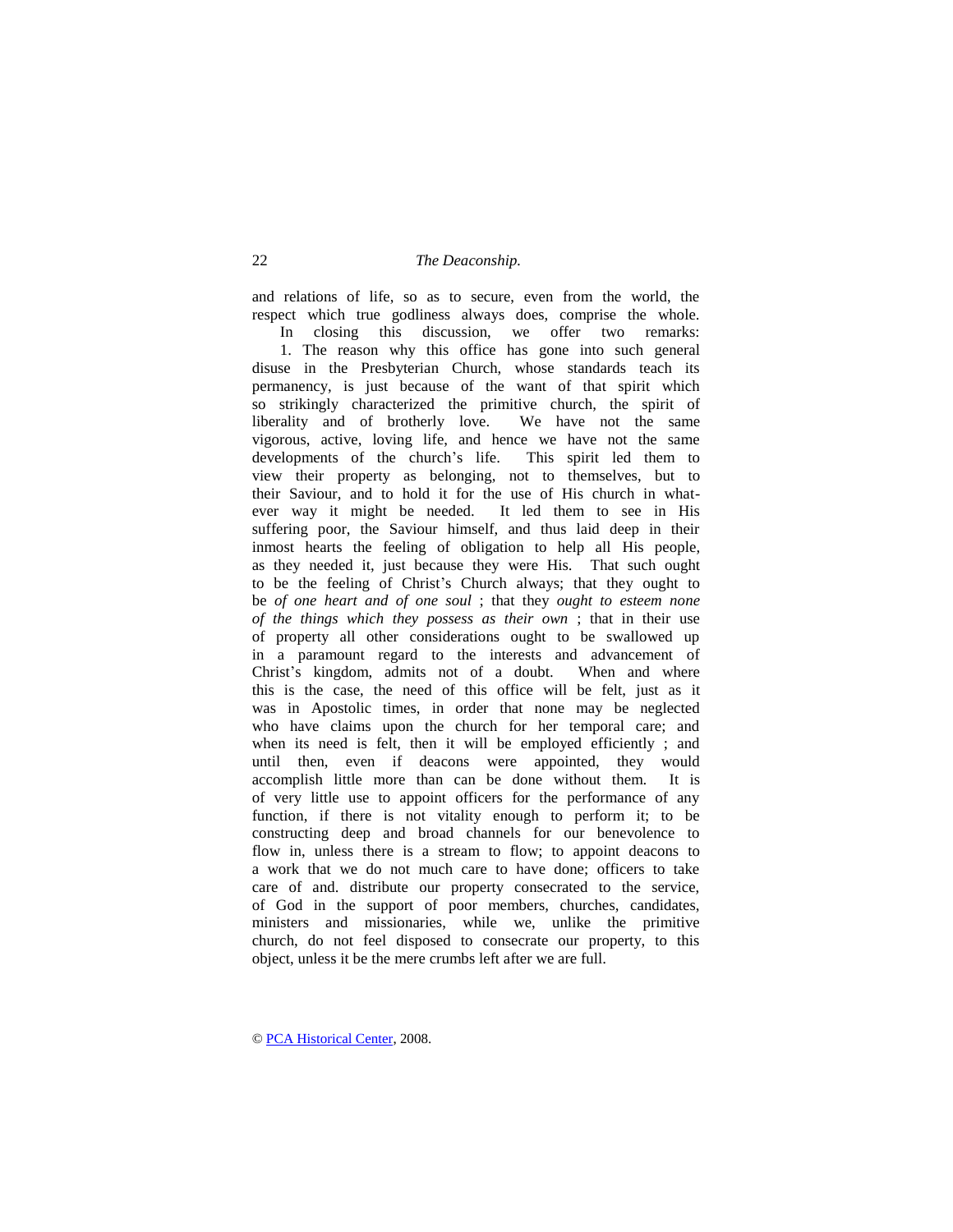Would that we could all find in ourselves and our churches more of such a lively realization of our oneness with Christ, of our vital connection with His living body, as would make the hearts of all throb in deeper, livelier sympathy with each other; such as would make us, notwithstanding the faults and infirmities, and inconsistencies of bur fellow Christians, yet, as we see in them the members of Christ, to feel our hearts glow with a tender affection, such as loving brothers always feel. Then would this office again assume its original importance, and become, by its activities meeting us at every turn, a testimony to the vigorous life of the church.

2. Finally, let us remember that, unless both the churches and these officers are endowed with the Holy Ghost, the deaconship, so far as regards the real Spiritual advancement of the church, and her influence on the world, will be worthless, and in the end worse than worthless. A deaconship, such as described, implies a higher degree of spiritual life and active benevolence in the church—higher, even, than is implied in the eldership. The eldership is implied in the very existence of the church; she cannot exist without a government. A deaconship implies that that church is doing her work of love and mercy. This Spiritual vigor and active benevolence cannot be created by the office. The office should spring out of them as in the primitive church. If these do not exist, it becomes a mere secular office, and there is danger of its secularizing the church, instead of increasing its spirit of consecration, which is its legitimate effect. If it is instituted and entered upon as a mere business transaction, to lessen labor, and make it easier to raise a pastor's salary, it were as well that it had never been created at all. Elders may labor, and visit, and pray, and admonish, though the church be sadly deficient in zeal and benevolence; but in the very nature of the case, if these be very deficient, the deacons, being but the organs through which, in part, these are exercised, are nearly useless. If, however, these be correct views of the nature of this office, it is doubtless true that the election and setting apart of such officers, even though the deficiency be very great in the spirit